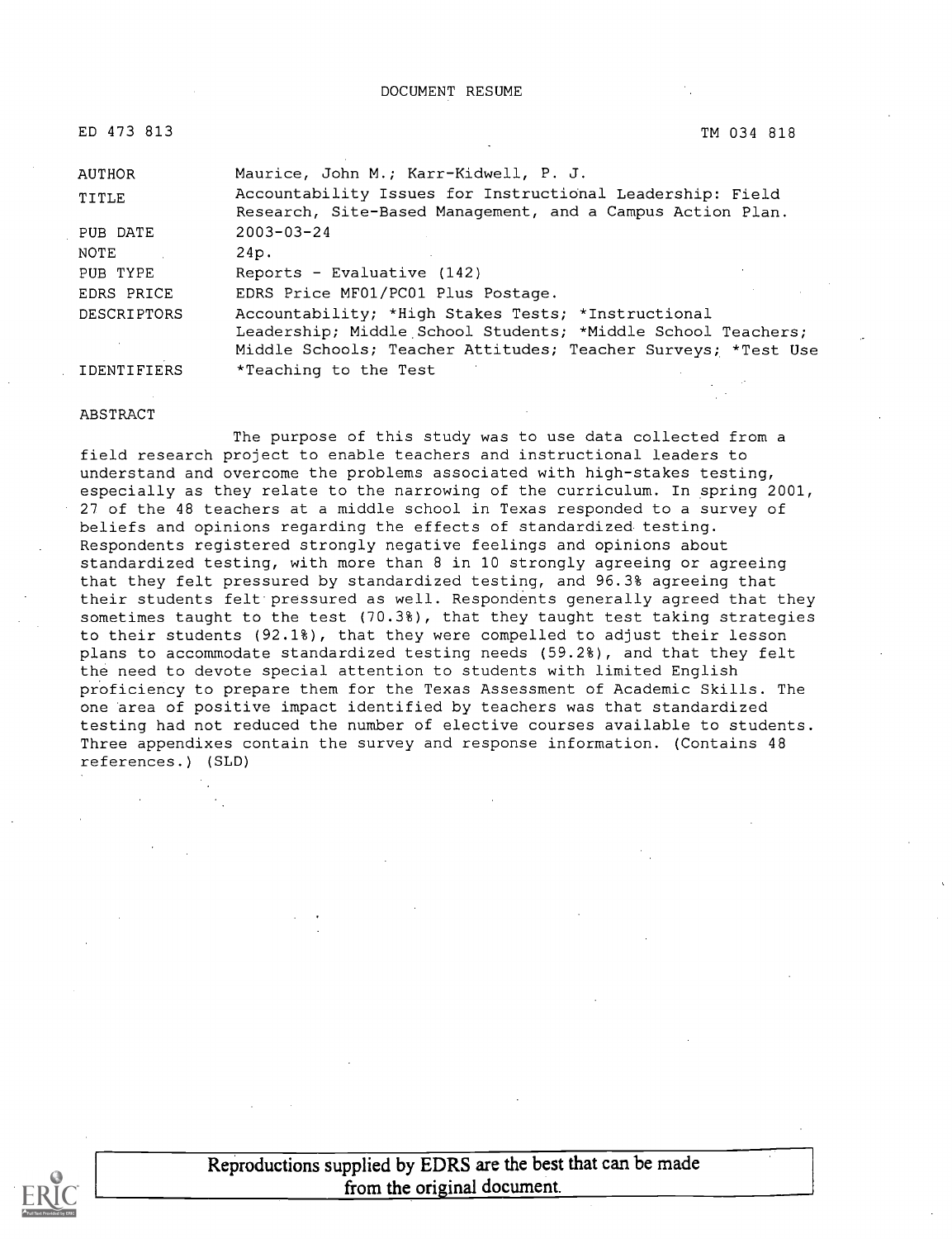PERMISSION TO REPRODUCE AND DISSEMINATE THIS MATERIAL HAS BEEN GRANTED BY

Kasr-Kidwell

TO THE EDUCATIONAL RESOURCES INFORMATION CENTER (ERIC) 1

U.S. DEPARTMENT OF EDUCATION Office of Educational Research and Improvement EDUCATIONAL RESOURCES INFORMATION

- CENTER (ERIC) Vhis document has been reproduced as received from the person or organization originating it.
- 0 Minor changes have been made to improve reproduction quality.

Points of view or opinions stated in this document do not necessarily represent official OERI position or policy.

### ACCOUNTABILITY ISSUES FOR INSTRUCTIONAL LEADERSHIP:

### FIELD RESEARCH, SITE-BASED MANAGEMENT,

AND A CAMPUS ACTION PLAN

John M. Maurice, M.Ed. PJ Karr-Kidwell, Ph.D.

Birdville ISD Professor, Educational Administration

Middle School Teacher College of Professional Education

Masters, Texas Woman's University Texas Woman's University

## BEST COPY AVAILABLE

 $\infty$  and  $\infty$ 

<u>o</u>  $\mathbf{Z}$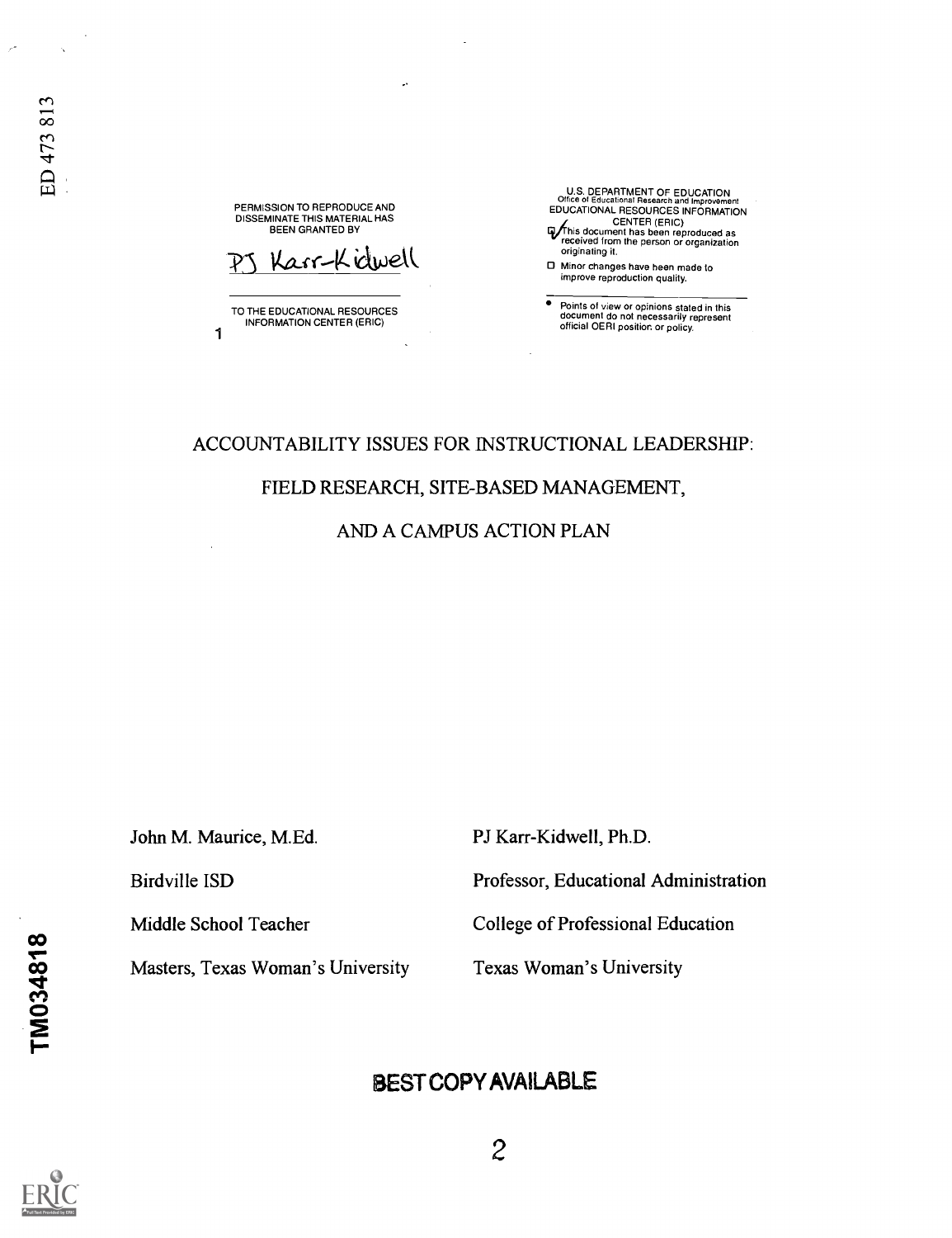#### Introduction

Most educators feel frustrated by the problems which beset the present system of high-stakes accountability. These include everything from test anxiety (Bracey, 1999; Donegan & Trepanier-Street, 1998; Harrington-Lueker, 2000) to loss of instructional time (Baresic & Gilman, 2001; Haladyna, Haas, & Allison, 1998). It is the mixing of education with business and politics which has produced such an array of unintended negative consequences. Many business leaders and politicians support high-stakes testing (Baresic & Gilman, 2001; Dobbins, 2001; Merrow, 2001; Metcalf, 2001; Phelps, 2000; Thernstrom, 2000) and are hard at work reshaping education to make it fit the business paradigm (Haladyna et al., 1998; Kohn, 2001; Phelps, 2000; Popham, 1999). As a result, educators are faced with an inappropriate system of measurement (Bracey, 2000; Haladyna et al., 1998; Thernstrom, 2000; Sacks, 1997) which is fraught with problems (Fox, 2001; Lee, 2003).

### Review of Related Literature

As test anxiety and pressures to improve test scores mount, high-stakes tests have come to dictate the scope and direction of instructional programs in schools across the nation (Donegan & Trepanier-Street, 1998; Fox, 2001; Harrington-Lueker, 2000; Kohn, 2000; Lewbel & Hibbard, 2001; Lombardi, 1999; Mitchell, 1997; Sacks, 1997; Wasserman, 2001). Donegan and Trepanier-Street (1998) surveyed teachers and students at both elementary and secondary levels. Among the elementary teachers, 73% reported personal stress occasionally to consistently, but among the secondary teachers, 96.3%



 $^{1}$  3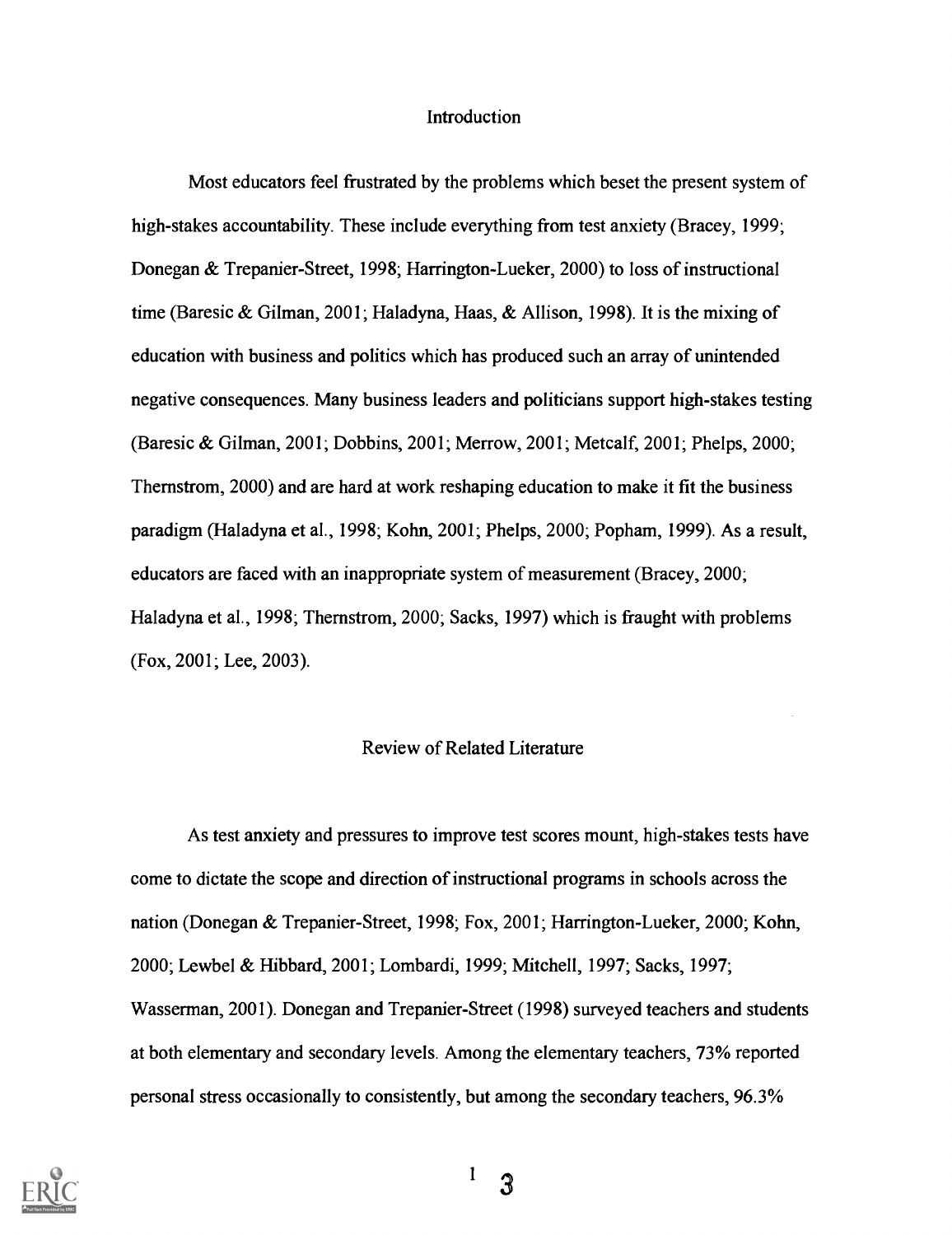reported the same degree of personal stress. Anxiety due to standardized testing was reported by 92.9% of secondary students and 68.1% of elementary students. The researchers concluded that pressures to improve test scores have caused a narrowing of the curriculum to those areas and skills covered on the tests and have resulted in class time being used to teach test-taking skills. Karen Mitchell (1997) conducted a study of principals' opinions regarding high-stakes testing. In general, the principals who participated believed that the tests drive their educational programs. The most interesting and revealing studies of the effects of high-stakes testing employed taped interviews with teachers and administrators. George Perreault (2000) conducted a study in which teachers were interviewed in regard to the impact that state-mandated testing had on their classes. Teachers reported that their instructional programs were severely restricted after they were ordered not to teach anything that was not on the test. Pressures from high-stakes tests have caused standardization of the curriculum. Teachers further reported that the testing process had restricted their classroom autonomy and had weakened their sense of professionalism.

Other researchers have identified numerous problems related to high-stakes testing, which include: narrowing of the curriculum, including teaching to the test (Bracey, 2000; Clarke, 2000; Kelsey, 2001; Lombardi, 1999; Perreault, 2000; Sacks, 1997; Schrag, 2000); test anxiety (Donegan & Trepanier-Street, 1998; Harrington-Lueker, 2000); misuse of test scores for accountability (Baresic & Gilman, 2001; Haladyna et al., 1998; Sacks, 1997; Schrag, 2000); changing the educational emphasis from learning to testing (Baresic & Gilman, 2001; Clarke, 2000; Lewbel & Hibbard, 2001); loss of instructional time (Baresic & Gilman, 2001; Kohn, 2001); shifting the

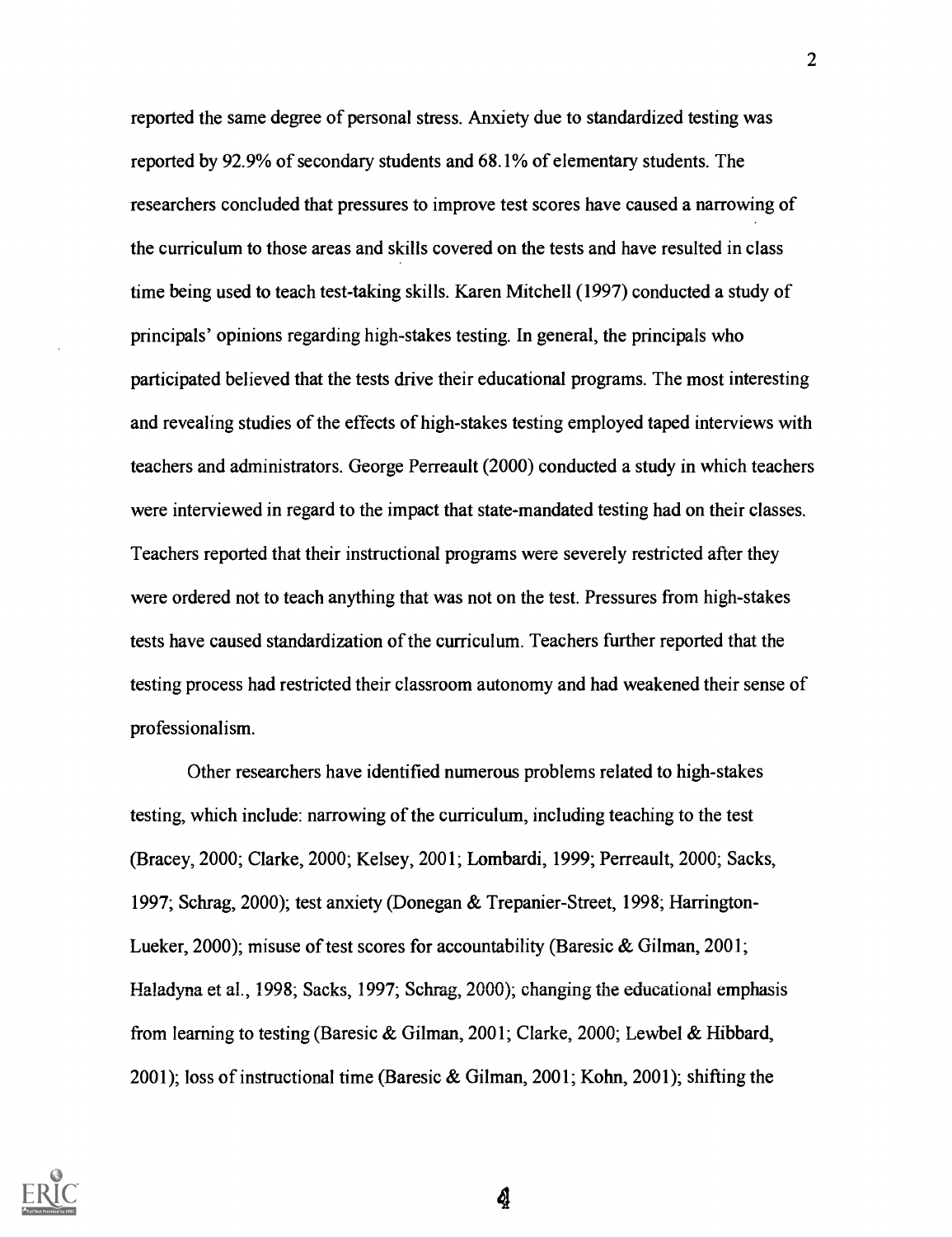focus away from more accurate measurements (Kohn, 2001; Sacks, 1997; Thernstrom, 2000); tempting educators to cheat (Baresic & Gilman, 2001; Perreault, 2000); using test results for sorting, tracking, and labeling (Bracey, 2000; Haladyna et al., 1998; Sacks, 1997); and reliance on a single measurement that correlates closely with the income and educational level of parents and that correlates poorly with academic success (Sacks, 1997; Thernstrom, 2000). In short, too many important decisions are based on the results of poorly designed and inappropriately used measurements. Everyone in education, students and educators alike, suffers from test anxiety and the consequences of a narrowed curriculum.

John Holloway (2001), project director for the Educational Testing Service, is a staunch defender of standardized tests, but he also has stated that they have been used inappropriately in the context of educator accountability. A survey of teachers, carried out by Mary Donegan and Mary Trepanier-Street (1998), indicates that educators agree. While 82% of teachers in their study agreed or strongly agreed that standardized testing should be used to chart children's progress, 88% opposed using the tests to compare teachers within a school, and 75% opposed using the tests to compare teachers within a district. It is not so much the tests as the ways in which they are being used that cause teachers to be concerned (Donegan & Trepanier-Street, 1998; Sacks, 1997). Standardized tests are routinely used to evaluate schools, to evaluate teachers, for promoting students, and for making instructional decisions (Haladyna et al., 1998; Holloway, 2001; Popham, 2001) in spite of the fact that they were not designed to be used in those ways (Haladyna et al., 1998; Popham, 1999; Sacks, 1997; Scherer, 2003).

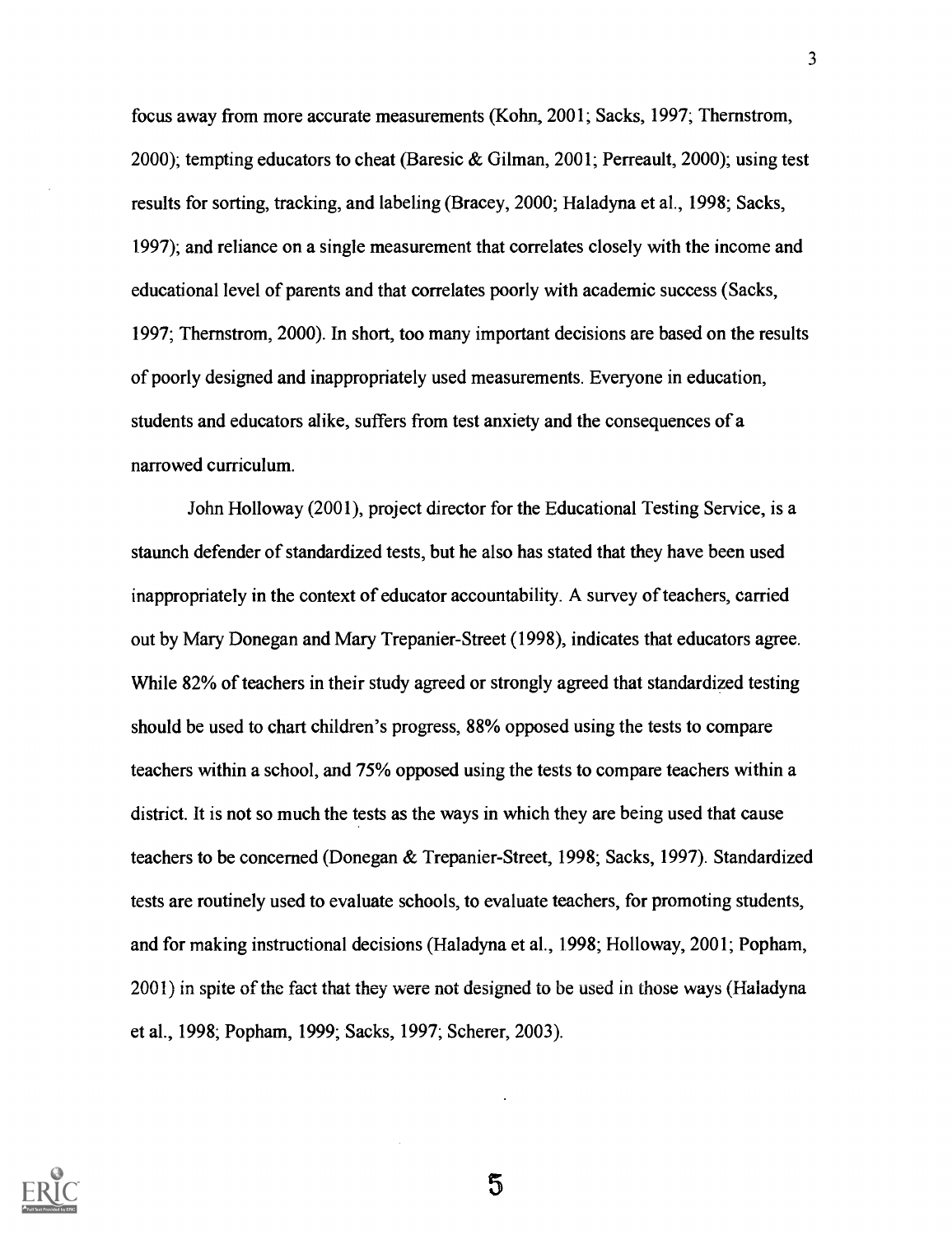All problems related to standardized testing are the concern of instructional leaders, who are also responsible for supervision and evaluation of teachers, training, setting of academic standards, selection of teaching materials, collaborative planning, and setting high expectations and clear goals for students and teachers (Rudner & Boston, 2003; Smith & Piele, 1997). Instructional leadership, especially the ability to raise test scores, has increasingly become the major criterion by which educational leaders are judged (Hale & Usdan, 2000). Teacher evaluations, in turn, and the rewards and sanctions which flow from them, are based in great part on the results of standardized tests (Cruickshank & Haefele, 2001). Focusing on such a narrow measure of teacher performance has the disadvantage of shifting the instructional leaders' attention away from important teaching proficiencies. Although professional growth requires that teachers recognize their weaknesses and strengths (Howard & Mc Closkey, 2001), standardized test scores provide, at best, only one indicator of teacher competencies (Cruickshank & Haefele, 2001; Iwanicki, 2001; Peterson, Wahlquist, Bone, Thompson, & Chatterton, 2001). In the field of supervision and evaluation, instructional leaders strive to balance the need for higher test scores with the greater need to ensure positive learning environments (Tell, 2001). Unfortunately, according to the present concept of accountability, the two needs are incompatible (Sacks, 1997).

The balance tips in favor of test results as all of the pressures associated with high-stakes testing exercise their profound influence over campus concerns. Kohn (2001) and Danielson (2001) found that the tests tend to limit the range of elective course offerings and to reduce the array of instructional methodologies employed in classrooms. Fox (2001) supports those findings, adding that in order to raise test scores, schools have



4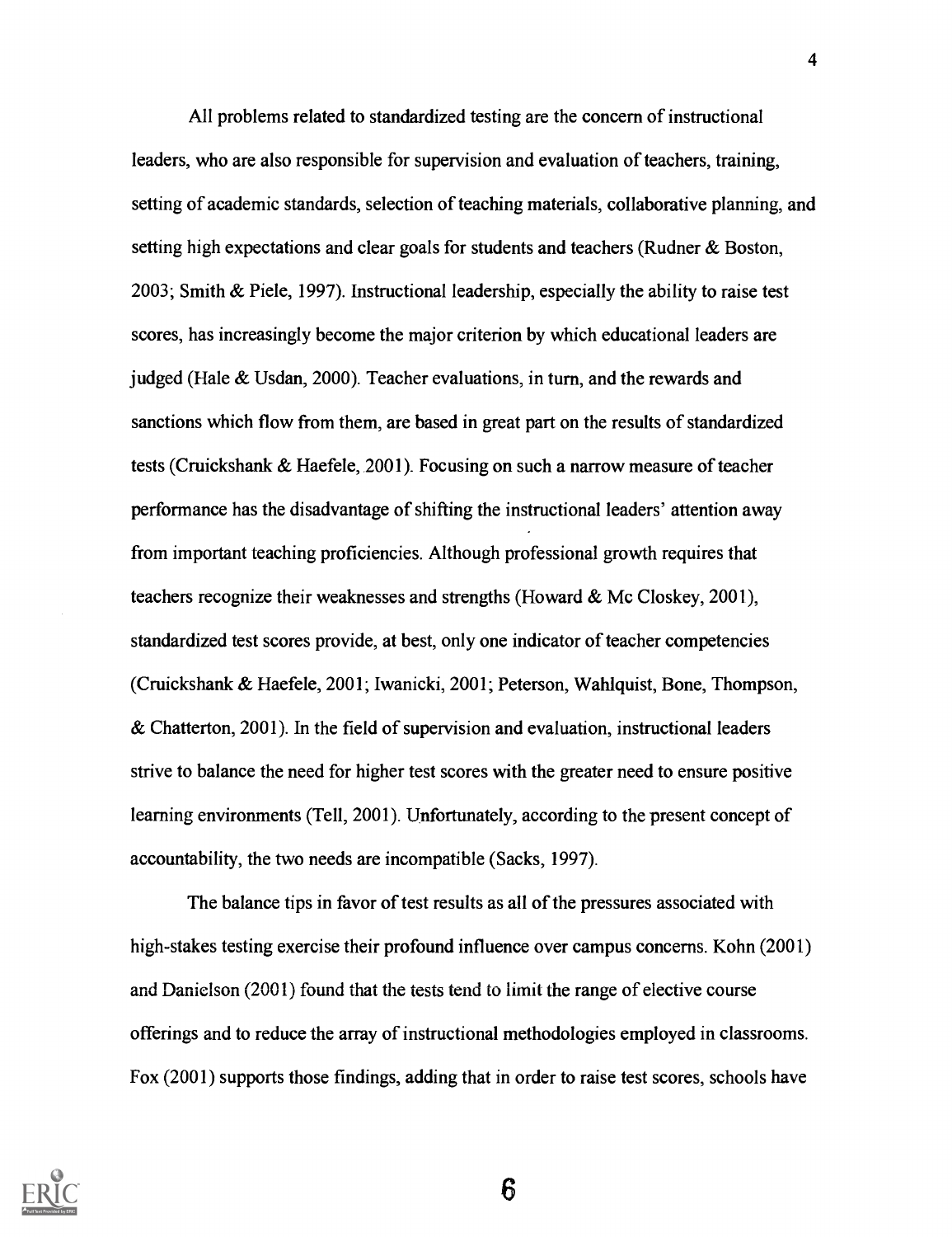eliminated art and language classes as well as the in-depth components of non-elective courses. Programs in the arts, electives, and activities for the promotion of values and social skills have been eliminated as the tests have become the focus of education (Kohn, 2001). Educational leaders operate in a system of sanctions and rewards, and they often succumb to the pressure to eliminate anything from the curriculum which does not promise to raise test scores. Test results are used to compare schools (Donegan & Trepanier-Street, 1998; Kohn, 2001) and to make important decisions regarding funding, accreditation, and the salaries of teachers and administrators (Schrag, 2000). Teachers view the test as the enemy of innovative teaching (Schrag, 2000) and an assault on intellectual freedom (Thernstrom, 2000). High-stakes testing affects teachers' sense of professionalism and restricts their autonomy in the classroom (Perreault, 2000). Nor are students immune to the pressures of high-stakes testing (Sacks, 1997). Test results affect graduation (Bracey, 2000) and promotion (Baresic & Gilman, 2001) and are in great measure responsible for the student dropout rate (Fox, 2001; Thernstrom, 2000).

Student concerns are central to the work of educational leaders, and principals recognize that standardized tests affect the entire educational focus (McCollum, 2001). High-stakes tests can lead to a narrow definition of educators' effectiveness (Cruickshank & Haefele, 2001), and even educational leaders, who were formerly judged successful if they possessed strong interpersonal skills, must now demonstrate their ability to raise test scores (Hale & Usdan, 2000; Cruickshank & Haefele, 2001). Pressures to perform well on the test can lead administrators to adopt a top-down management style (Adams, 2001), which is noteworthy, since research points to a relationship between organizational climate and student achievement (Parish, 2002). Accountability as it now exists often

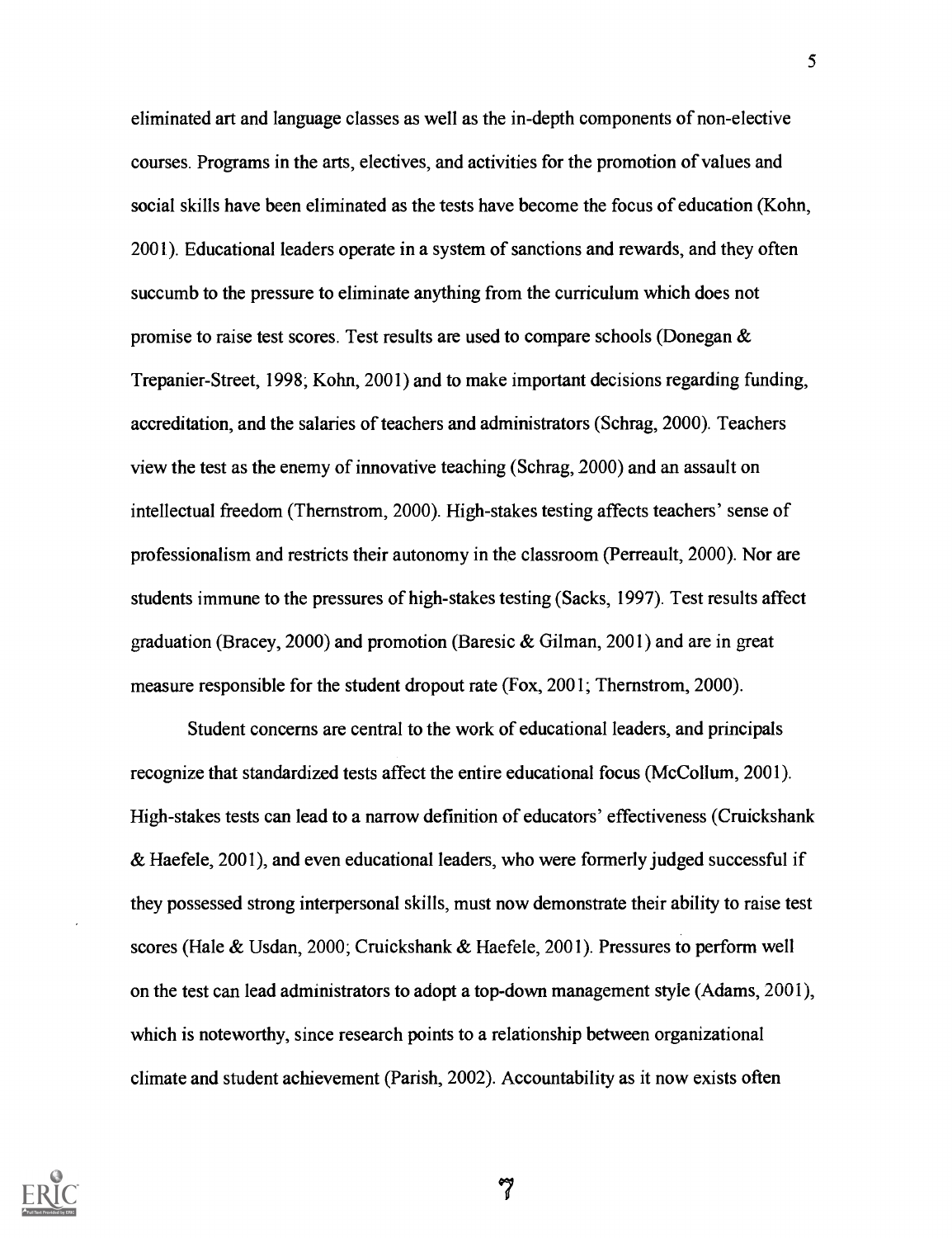thwarts school reform efforts (Mitchell, 1997). A study, in which Mitchell (1997) interviewed 20 principals of reforming schools, demonstrated that reform efforts were hampered by accountability systems which were tied to high-stakes test scores. Principals described the tests as barriers to their restructuring plans, adding that the tests were devastating to multi-disciplinary teaching.

Teachers have a somewhat different perspective on high-stakes testing. They often experience a feeling of powerlessness and anger (Perreault, 2000) at having to cope with a system which rewards superficial thinking (Brayton, 2002; Sacks, 1997) and which relies on inappropriate measurement (Barrow, 2002; Kelsey, 2001; Popham, 1999). The tests are not only inadequate for measuring many types of student growth (Prescott, 2001; Rotberg, 2001) but, when they are misused for accountability purposes, they fail to recognize the multifaceted nature of good teaching practice (Cruickshank & Haefele, 2001; Peterson et al., 2001; Sawyer, 2001). Teachers see more clearly than anyone else the ways in which high-stakes testing affects their students. Students with limited English proficiency (Haladyna et al., 1998) and special education students (Lombardi, 1999) are decidedly disadvantaged in a system in which the focus is on testing (Schrag, 2000). Teachers must often set aside good teaching practice (Harrington-Lueker, 2000) in order to drill test-taking skills (Haladyna et al., 1998) in spite of the fact that no evidence exists that the high-stakes accountability system has improved student performance (Bracey, 1999; Sacks, 1997; Yearwood, 2002). Many teachers have become so disenchanted with the present system of increased accountability and eroding standards (Rotberg, 2001; Tell, 2001) that they abandon the teaching profession altogether (Schrag, 2000).

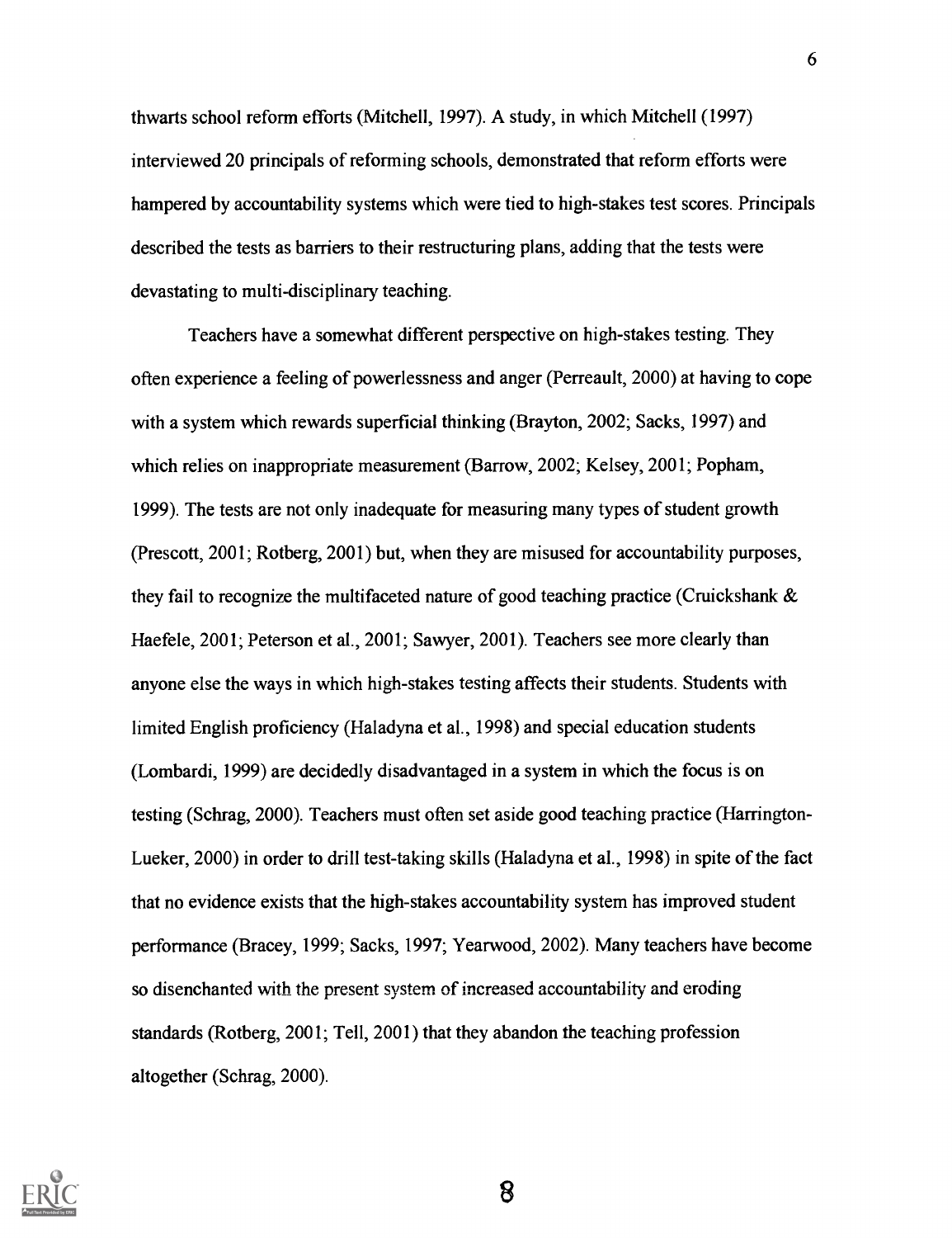It is clear that the enormous challenges presented by accountability in its present form require the cooperation and collaboration of all stakeholders. This can be accomplished by the site-based decision making committee (SBDM), which seeks to improve student performance through the widespread participation of all stakeholder groups (Wyman, 2000) in a process of bottom-up decision making (Hale & Usdan, 2000). Educational leaders can assist in the planning process by providing research-driven proposals for consideration. John Holloway (2000) offers suggestions to overcome the negative effects of high-stakes testing, including the following: avoiding use of a single measure of student performance, avoiding comparisons between schools, recognizing and reporting the degree of uncertainty of test results, and ensuring that those who make decisions are proficient in interpreting test results. James Popham (2001) adds that standardized tests should never be used for evaluation of schools, evaluation of teachers, promoting or grading students, or for making classroom instructional decisions. Haladyna et al. (1998) caution that tests must be sensitive to age, ability, gender, culture, language, and race. The researchers also warn that tests should be used only for their intended purpose and that administrators must ensure that schooling is both psychologically correct and morally prudent. Mitchell (1997) emphasizes that student performance must be monitored by using a broad range of outcomes rather than relying on a single measure of student achievement. Decision makers must also take into account diverse models of comprehensive school reform (Cross, 2000); however, it must be recognized that sustainable reform can be achieved only by first making necessary changes in the school culture (Smith & Piele, 1997). The school principal and the SBDM can work together to

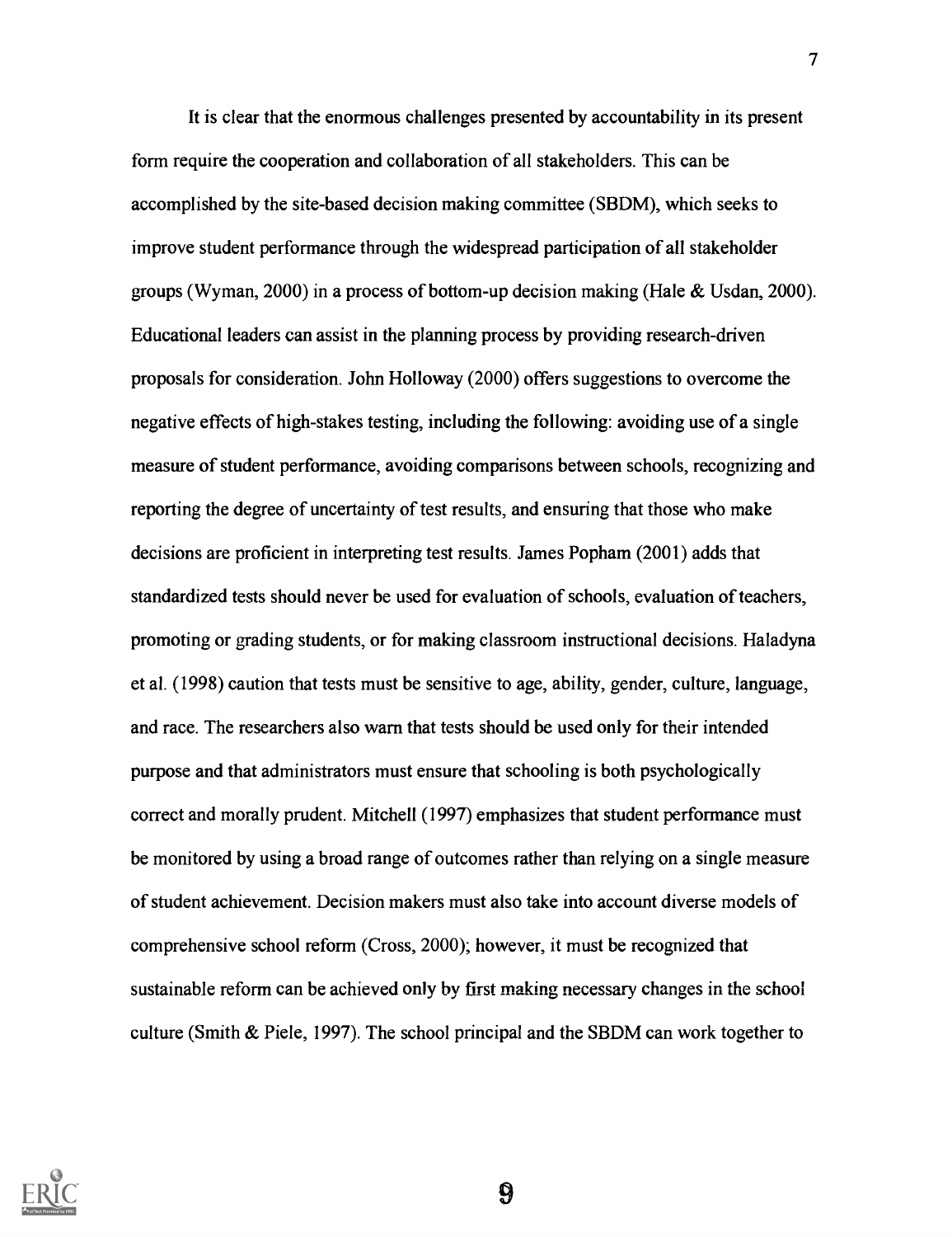foster a school culture which can neutralize the negative effects of the present system of high-stakes assessment. Educational researchers have already pointed the way.

### Statement of the Problem

The issue of high-stakes testing illustrates how mixing education with politics has produced a plethora of unintended negative consequences. These will likely proliferate now that the federal government has entered the high-stakes arena (Fox, 2001; Lombardi, 1999; Metcalf, 2001). Since the early 1980s, high-stakes standardized testing has spread dramatically from state to state, to the dismay of educators (Baresic, 2001; Haladyna et al., 1998; Lombardy, 1999; Schrag, 2000). Among those who favor more stringent testing are policy makers and business leaders who are convinced that tough standards and accountability will save the nation's schools. Many leaders seem to believe that educators will do a better job of teaching as the pressure for tougher standards increases. President George W. Bush has called for national tests, and Congress has responded favorably. Some form of federally-imposed high-stakes testing will soon, no doubt, raise the stakes to unprecedented heights (Fox, 2001). Federal funds could then be withheld from schools that perform poorly. As a result, schools that are most in need of assistance may soon lose funding due, in part, to socioeconomic and demographic factors which are largely beyond their control (Kohn, 2000; Kohn, 2001; Lombardi, 1999; Popham, 1999; Sacks, 1997). Worse than the loss of funds will be the continued narrowing of the instructional program as teachers across the nation devote their energies to preparing students for state and federal tests in lieu of more creative and worthwhile classroom activities.



to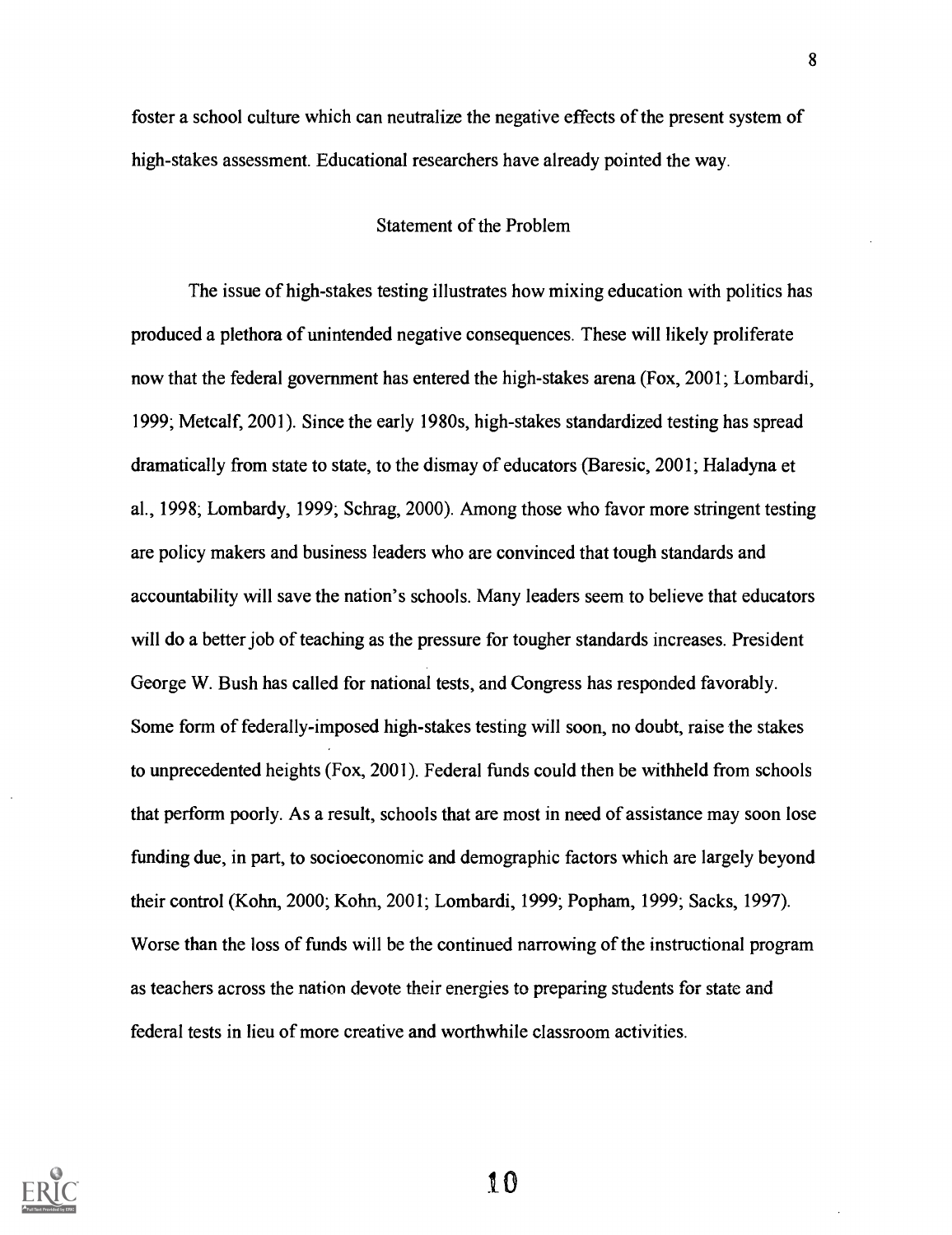### Statement of Purpose

The purpose of this study was to employ data collected from a field research project to enable teachers and instructional leaders to understand and overcome the problems associated with high-stakes testing, especially as they relate to the narrowing of the curriculum. Findings of the study will be presented to the SBDM committee for action. The campus plan will then be amended to include a program of remedial action.

### Procedures

In the spring of 2001, 27 of the 48 teachers then on staff at Smithfield Middle School responded to a survey of beliefs and opinions regarding the effects of standardized testing, the Survey of Educator Opinion: Standardized Testing (See Appendix A). No members of other stakeholder groups participated in the survey. The survey consisted of 12 items which were designed to determine educators' opinions and beliefs regarding the efficacy of high-stakes tests in measuring student achievement and the impact of the tests on student and teacher performance.

As of the fall of 2002, the survey of educator opinion at Smithfield Middle School and findings from the literature, such as misuse of test scores for accountability (Bracey, 2000; Thernstrom, 2000), narrowing of the curriculum (Bracey, 2000; Perreault, 2000), and test anxiety (Donegan & Trepanier-Street, 1998), will be presented to decision makers on campus. A comparison of the two sources will emphasize the extent to which they support one another. The results and conclusions of the present study will be

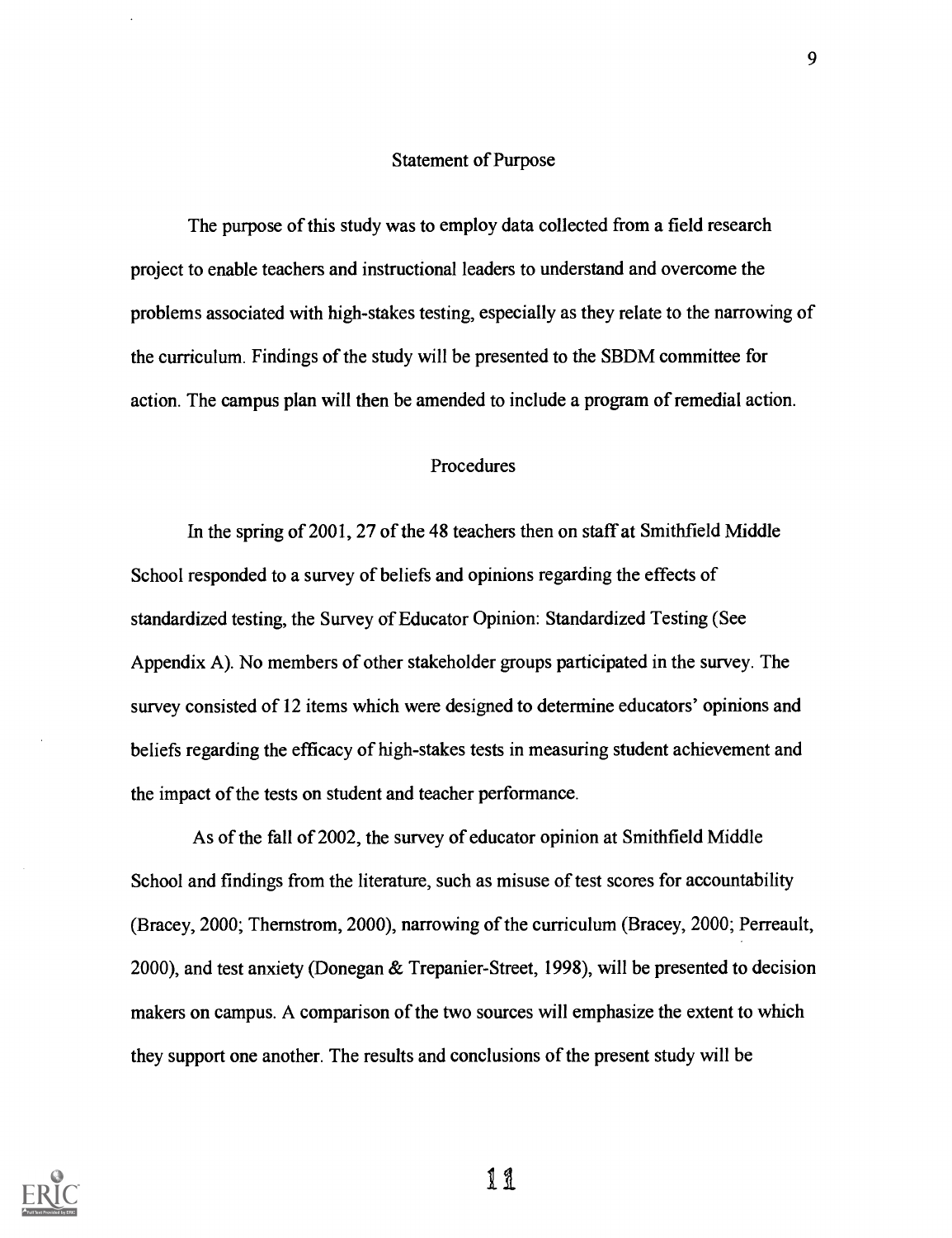presented to the SBDM committee to guide committee members in formulating a plan of remedial action.

#### Results

The educators who participated in the Survey of Educator Opinion: Standardized Testing in the spring of 2001 taught at Smithfield Middle School in the Birdville Independent School District, North Richland Hills, Texas. The school, which had attained the Texas Education Agency's exemplary rating, then employed 48 teachers, of whom 27 responded to the questionnaire. Four of the respondents taught elective courses. Respondents' answers regarding standardized testing reflected their experience in preparing students for and administering the Texas Assessment of Academic Skills (TAAS). The teachers who participated in the study had an average of 11 years of classroom teaching experience. Data were compiled and used to construct a table of results.

The respondents registered strongly negative feelings and opinions about standardized testing. More than 8 in 10 (81.4%) strongly agreed or agreed that they felt pressured by standardized testing, and 96.3% strongly agreed or agreed that their students felt pressured as well. Participating teachers at Smithfield Middle School also strongly agreed or agreed that they sometimes taught to the test (70.3%), that they taught testtaking strategies to their students (92.1%), that they were compelled to adjust their lesson plans to accommodate standardized testing needs (59.2%), and that they felt the need to devote special attention to students with limited English proficiency in order to prepare them for the TAAS (70.3%). In addition, 70.3 % of the respondents reported that their



 $\overline{a}$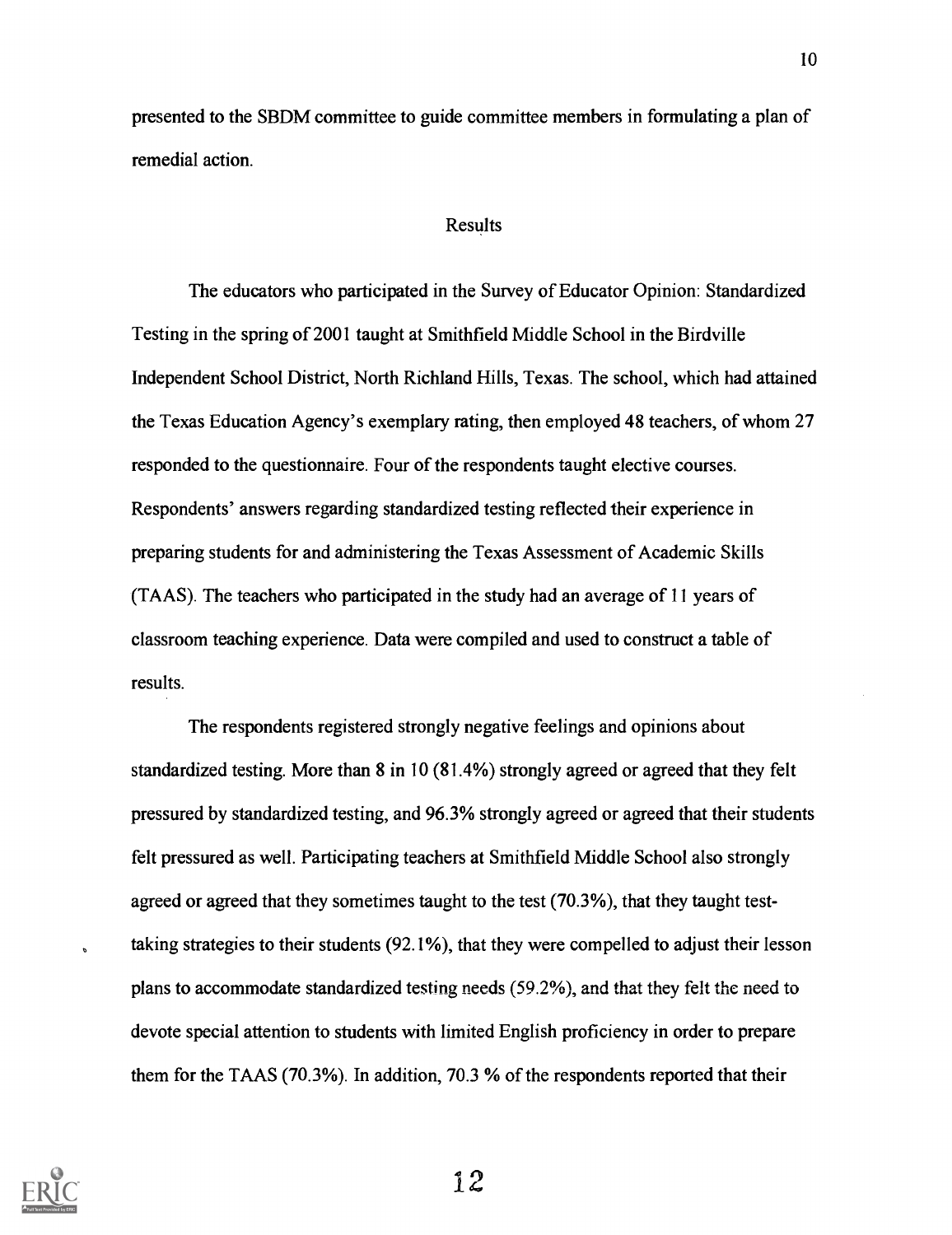students were sometimes "pulled out" of class in order to receive special TAAS remediation. Teachers in the study also strongly agreed or agreed that both instructional time and instructional options had been reduced by standardized testing, 88.8% and 81.4%, respectively. The most important consideration, of course, is the impact of standardized testing on the ability of students to perform well and learn. Fifty-five and one-half percent of the respondents strongly agreed or agreed that standardized testing had produced a negative effect on student performance. Additionally, 72.3% of the respondents felt that standardized tests failed to measure the most important aspects of student learning.

The survey also revealed that, although there exists a high degree of negative beliefs and opinions regarding standardized testing among those surveyed, there was one area of positive reporting. In general, participating teachers reported little impact of standardized testing on the number of elective courses offered at the school. No respondents strongly agreed that standardized testing had caused the school to offer fewer electives, and 25.9% disagreed or strongly disagreed with the statement. It should be noted that beginning with the fall semester of 2002, Birdville ISD schools no longer offer ESL classes. Instead, students with limited English proficiency attend a "newcomer class" for 2 semesters (See Appendix B).

### **Conclusions**

One must wonder to what extent, if any; that decision was influenced by the quest for higher test scores. The Survey of Educator Opinion: Standardized Testing demonstrated that respondents agreed or strongly agreed that the instructional program at



1.3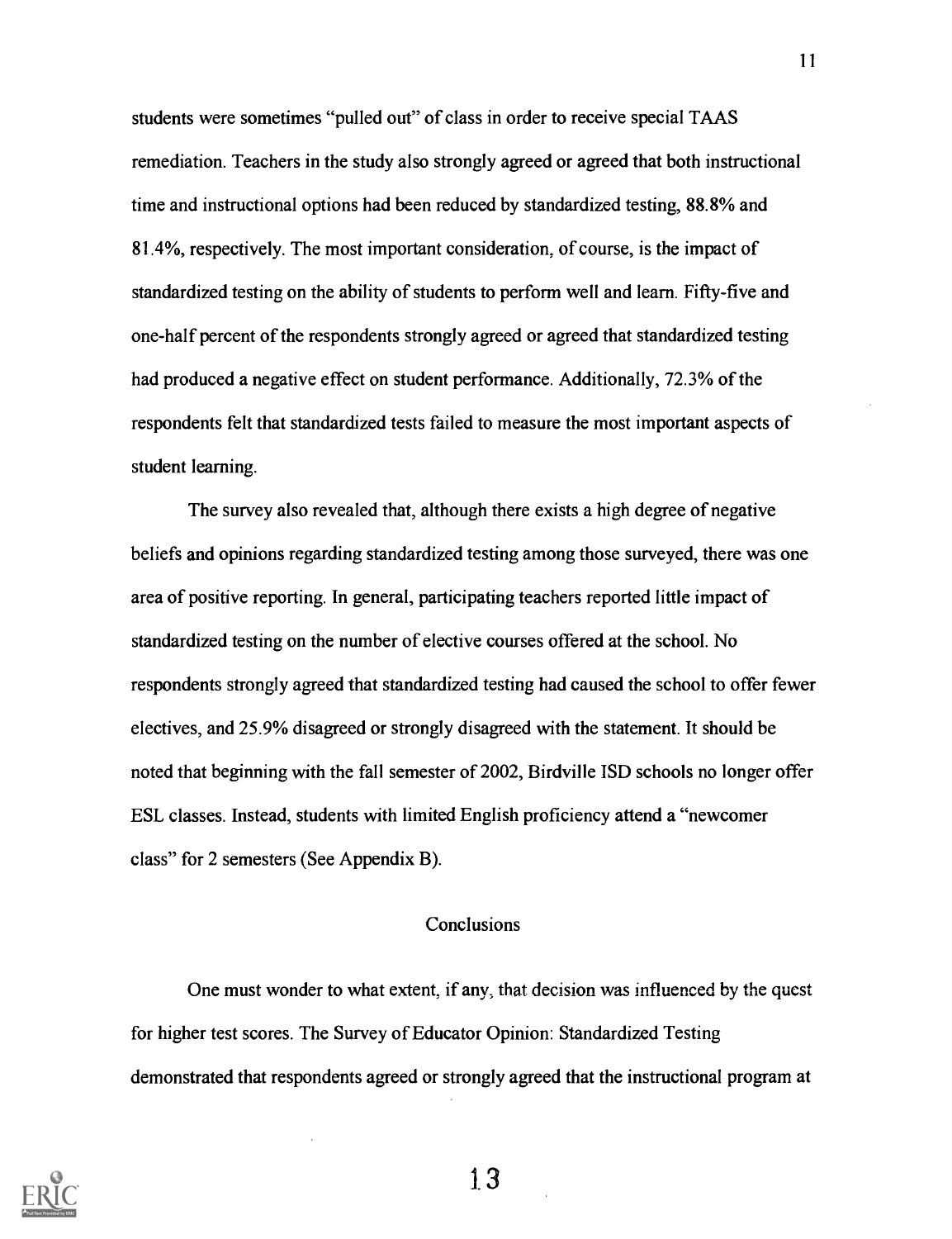Smithfield Middle School had been narrowed in terms of instructional options, by the pressure teachers were under to produce high TAAS scores, by the resultant tendency to "teach to the test," by time lost in teaching test-taking strategies, by the disruptive effects of having students "pulled out" of their classes for TAAS remediation, and by the adjustments they were required to make regarding their lesson plans. Furthermore, the survey of literature and the Survey of Educator Opinion: Standardized Testing reinforce one another to a high degree. The teacher opinion survey conducted by Donnegan and Trepanier-Street (1998) and the interviews of Perreault (2000) yielded findings similar to those of the survey of teachers at Smithfield Middle School. It is clear from the data that action is needed to address the problems at issue in the present study.

The data indicate that the SBDM will need to provide remedies with regard to educating stakeholders, conducting more detailed research, and possibly considering alternatives to the present accountability system. Educating the public about teacher perspectives can be a part of the process. It is also important for all parties to understand the limitations of the tests and how to interpret test scores (Donnegan & Trepanier-Street, 1998). Examplary schools like Smithfield Middle School are in the best position to downplay the relative importance of test scores, especially with regard to their illegitimate use in comparing teachers within a school and in comparing one school to another.

The availability of information is another important concern. The SBDM might consider creating a collection of literature related to standardized testing so that educators and other interested parties could become more fully aware of the issues concerning the present system of accountability through testing. Ongoing research is also needed. Test

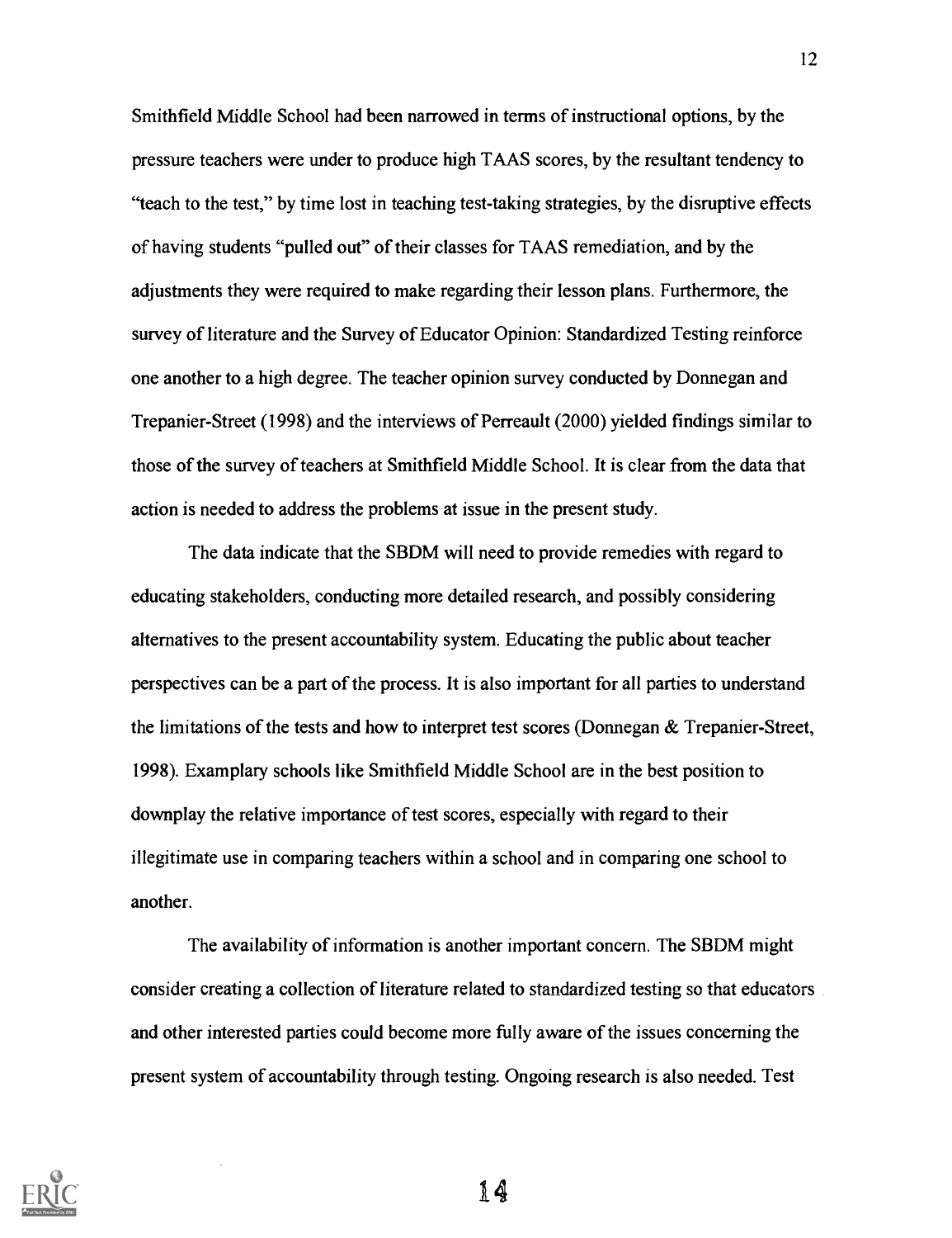anxiety is just one example of test-related issues that should be thoroughly researched. A committee appointed by the SBDM could do research and make a report of its findings. The survey of teacher opinion conducted in 2001 needs to be updated and complemented with a series of interviews like those carried out by other researchers (Haladyna et al., 1998; Mitchell, 1997; Perreault, 2000).

Interviews, with their open-ended questions, have the potential to illuminate the subject of high-stakes testing in ways which surveys alone cannot (See Appendix C). Finally, in order to divorce student assessment from teacher accountability, the SBDM might consider alternative methods of assessment, such as performance testing. The possibility of lobbying the district office for the creation of an alternative system of assessment, subject to state approval, might also be explored. The scope of the problem under discussion calls for creativity. The task ahead is daunting, but the search for imaginative solutions can bring about change, if only one step at a time.

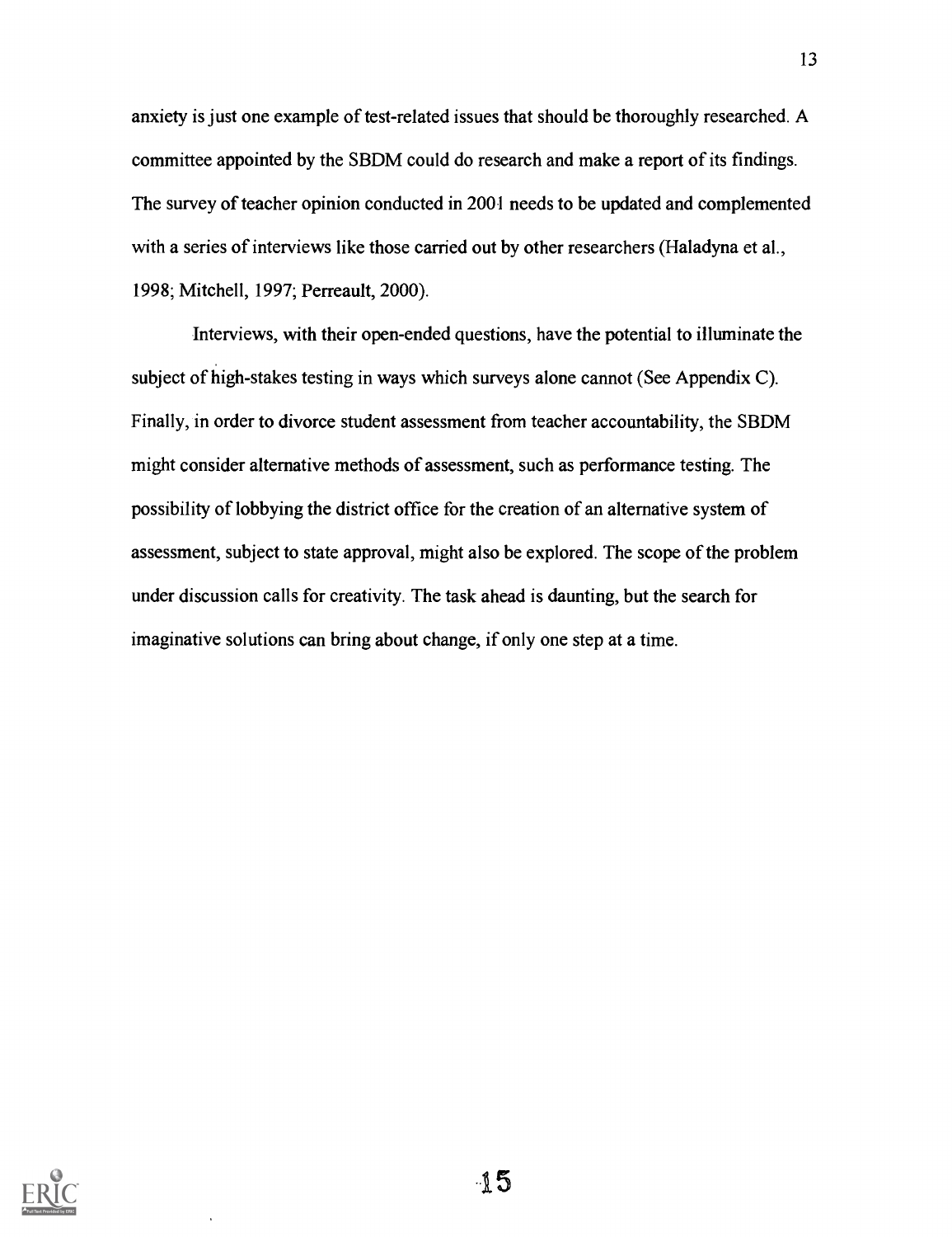### **REFERENCES**

- Adams, K. L. (2001). The making of robots: Control and de-skilling of fourth-grade teachers in an urban Appalachian school after implementation of the Ohio Proficiency Test (Doctoral dissertation, University of Cincinnati, 2001). Dissertation Abstracts International, 62(05), 1697.
- Baresic, J., & Gilman, D. (2001). How does the pendulum swing on standardized testing? The Education Digest, 66(5), 12-16. Retrieved February 5, 2002, from http:// firstsearch.ocic.org
- Barrow, L.T. (2002). Multiple choices: One teacher's stories about finding hope beyond the test (Doctoral dissertation, Utah State University, 2002). Dissertation Abstracts International, 40(04), 845.
- Bracey, G. (1999). Getting along without national standards. *Phi Delta Kappan*, 80(7), 548. Retrieved February 5, 2002, from http://firstsearch.ocic.org
- Bracey, G. (2000). A short guide to standardized testing. *Phi Delta Kappan*,. 459, 7-52. Retrieved February 5, 2002, from http://firstsearch.ocic.org
- Brayton, E.M. (2002). An analysis of the cognitive levels of test items found on the Advanced Construction Applications Examination using Haladyna's five mental behaviors (Thomas Haladyna) (Doctoral dissertation, Capella University, 2002). Dissertation Abstracts International, 63(02), 570.
- Clarke, K. (2000). Why students are feeling so testy. U.S. Catholic, 65(7), 27. Retrieved February 5, 2002, from http://firstsearch.ocic.org
- Cross, C. T. (2000, September). Academic standards and comprehensive school reform (NCCSR Issue Brief). Washington, DC: The National Clearinghouse for Comprehensive School Reform.
- Cruickshank, D. R., & Haefele, D. (2001). Good teachers, plural. Educational Leadership, 58(5), 26-30.
- Danielson, H. A. (2001). The Minnesota Basic Standards Test: Effects on instruction and school culture (Doctoral dissertation, University of Minnesota, 2001). Dissertation Abstracts International, 62(5), 1700.

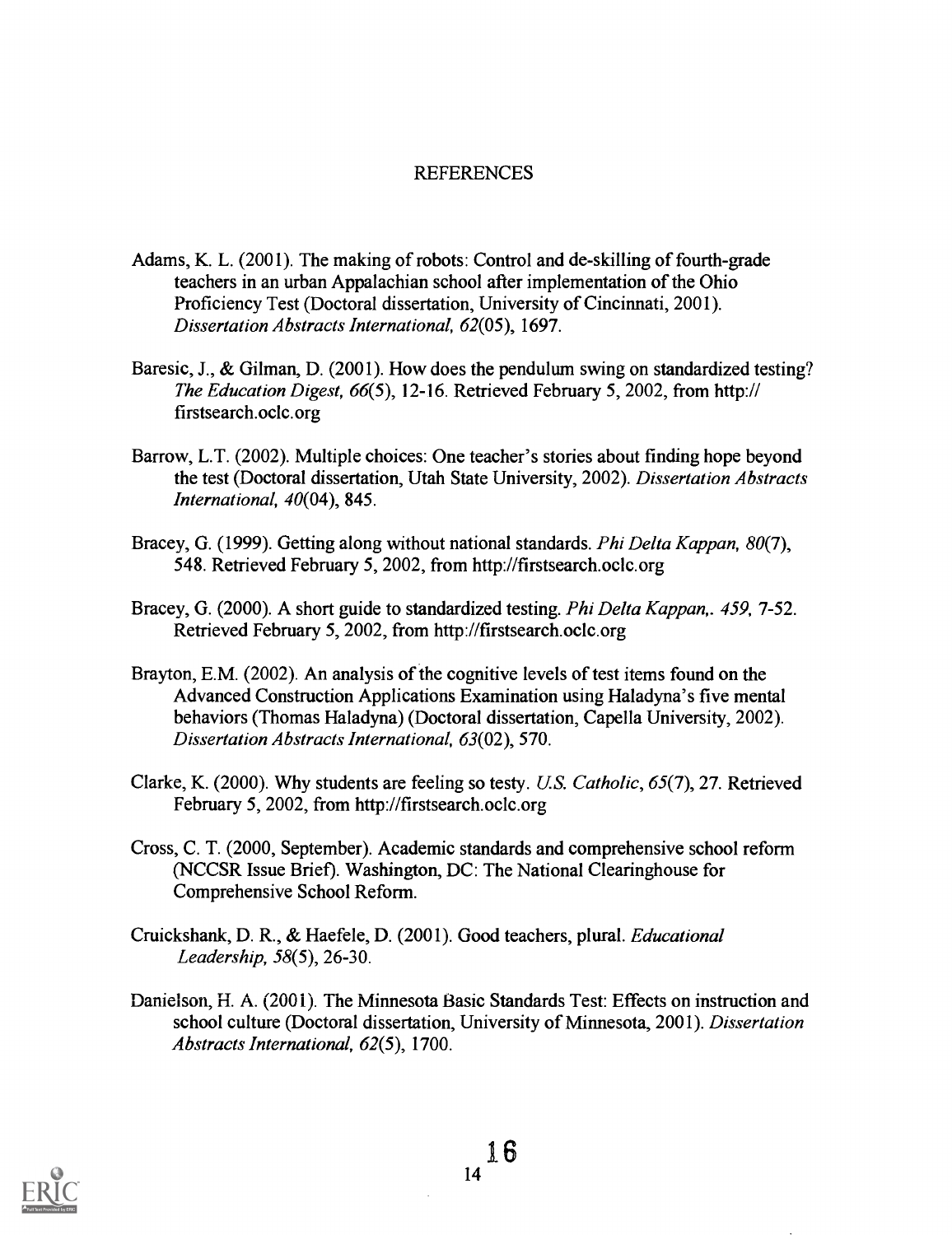- Dobbins, D. (2001). Standardized tests not standardized education. Tooling and Production, 66(12), 100. Retrieved February 5, 2002, from http://firstsearch.ocic.org
- Donegan, M., & Trepanier-Street, M. (1998). Teacher and parent views on standardized testing: A cross-cultural comparison of the uses and influencing factors. Journal of Research in Childhood Education, 13, 85-93. Retrieved February 5, 2002, from http://firstsearch.ocic.org
- Fox, D. (2001). Radical dilemmas in the anti-high-stakes-testing movement. Radical Teacher, 61, 28-35. Retrieved February 5, 2002, from http://firstsearch.ocic.org
- Haladyna, T., Haas, N., & Allison, J. (1998). Continuing tensions in standardized testing. Childhood Education, 74(5), 262-273. Retrieved February 5, 2002, from http://firstsearch.ocic.org
- Hale, E. L., & Usdan, M. D. (2000). Leadership for student learning: Changing expectations (NCCSR Issue Brief). Washington, DC: The National Clearinghouse for Comprehensive School Reform.
- Harrington-Lueker, D. (2000). High stakes or developmental practice? Maybe both. The Education Digest, 65(7), 11-17. Retrieved February 5, 2002, from http://firstsearch.ocic.org
- Holloway, J. (2001). The use and misuse of standardized tests. Educational Leadership, 59, 77-78. Retrieved February 5, 2002, from http://firstsearch.ocic.org
- Howard, B. B., & Mc Closkey, W. H. (2001). Evaluating experienced teachers. Educational Leadership, 58(5), 48-51.
- Iwanicki, E. F. (2001). Focusing teacher evaluations on student learning. Educational Leadership, 58(5), 57-59.
- Kelsey, K. (2001). Overcoming standardized testing with authentic assessment strategies in the classroom. The Agricultural Education Magazine, 73(5), 41. Retrieved February 5, 2002, from http://firstsearch.ocic.org
- Kohn. A. (2000). High-stakes testing as educational ethnic cleansing. The Education Digest, 66, 13-18. Retrieved February 5, 2002, from http://firstsearch.ocic.org

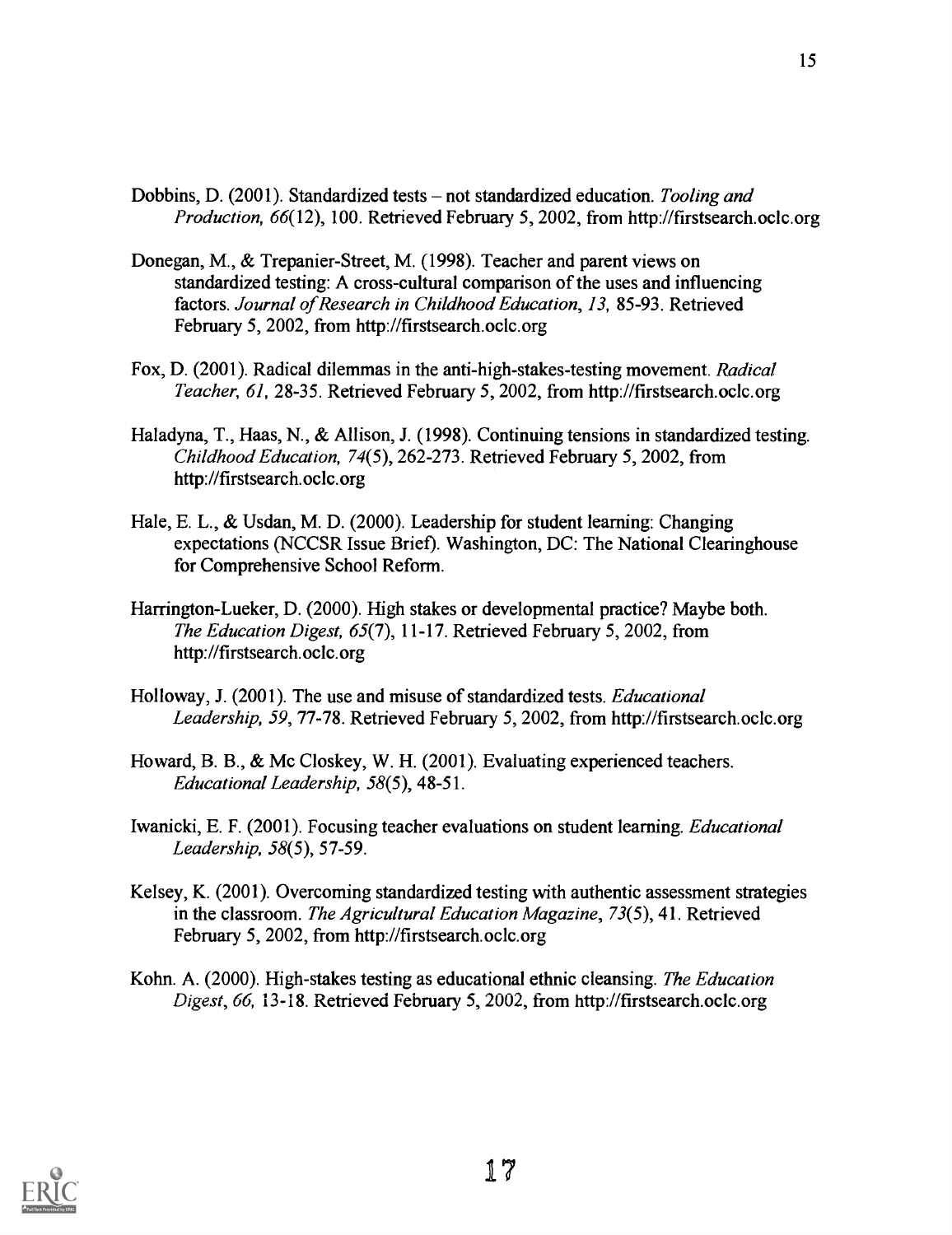- Kohn, A. (2001). Fighting the tests: A practical guide to rescuing our schools. Phi Delta Kappan, 82(5), 348-357. Retrieved February 5, 2002, from http://firstsearch.ocic. org
- Lee, J. 0. (2003). Implementing high standards in urban schools: Problems and solutions. Phi Delta Kappan, 84(6), 449-455.
- Lewbel, S., & Hibbard, K. (2001). Are standards and true learning compatible? Principal Leadership, 1(5), 16-20. Retrieved February 5, 2002, from http://firstsearch.ocic.org
- Lombardi, T. (1999). To test or not to test?. Teaching Exceptional Children,  $32(1)$ , 25-29. Retrieved February 5, 2002, from http://firstsearch.ocic.org
- McCollum, S. (2001). How merit pay improves education. *Educational Leadership*, 58(5), 21-24.
- Merrow, J. (2001, May). Undermining standards. Phi Delta Kappan, 82, 652-659. Retrieved February 5, 2002, from http://firstsearch.ocic.org
- Metcalf, S. (2001, February 12). Numbers racket. The New Republic, 224, 21-24. Retrieved February 5, 2002, from http://firstsearch.ocic.org
- Mitchell, K. (1997). What happens when school reform and accountability testing meet? Theory into Practice, 36, 262-265. Retrieved February 5, 2002, from http:/firstsearch.ocic.org
- Parish, J. B. (2002). School climate and state standards: A study of the relationship between middle school organizational climate and student achievement on the Virginia Standards of Learning Tests (Doctoral dissertation, The College of William and Mary, 2002). Dissertation Abstracts International, 63(02), 453.
- Perreault, G. (2000). The classroom impact of high-stress testing. *Education*, 120, 705-710. Retrieved February 5, 2002, from http://firstsearch.ocic.org
- Peterson, K. D., Wahlquist, C., Bone, K., Thompson, J., & Chatterton, K. (2001). Using more data sources to evaluate teachers. Educational Leadership, 58(5), 41-43.
- Phelps, R. (2000, Winter). Estimating the cost of standardized student testing in the United States. Journal of Education Finance, 25, 343-380. Retrieved February 5, 2002, from http://firstsearch.ocic.org

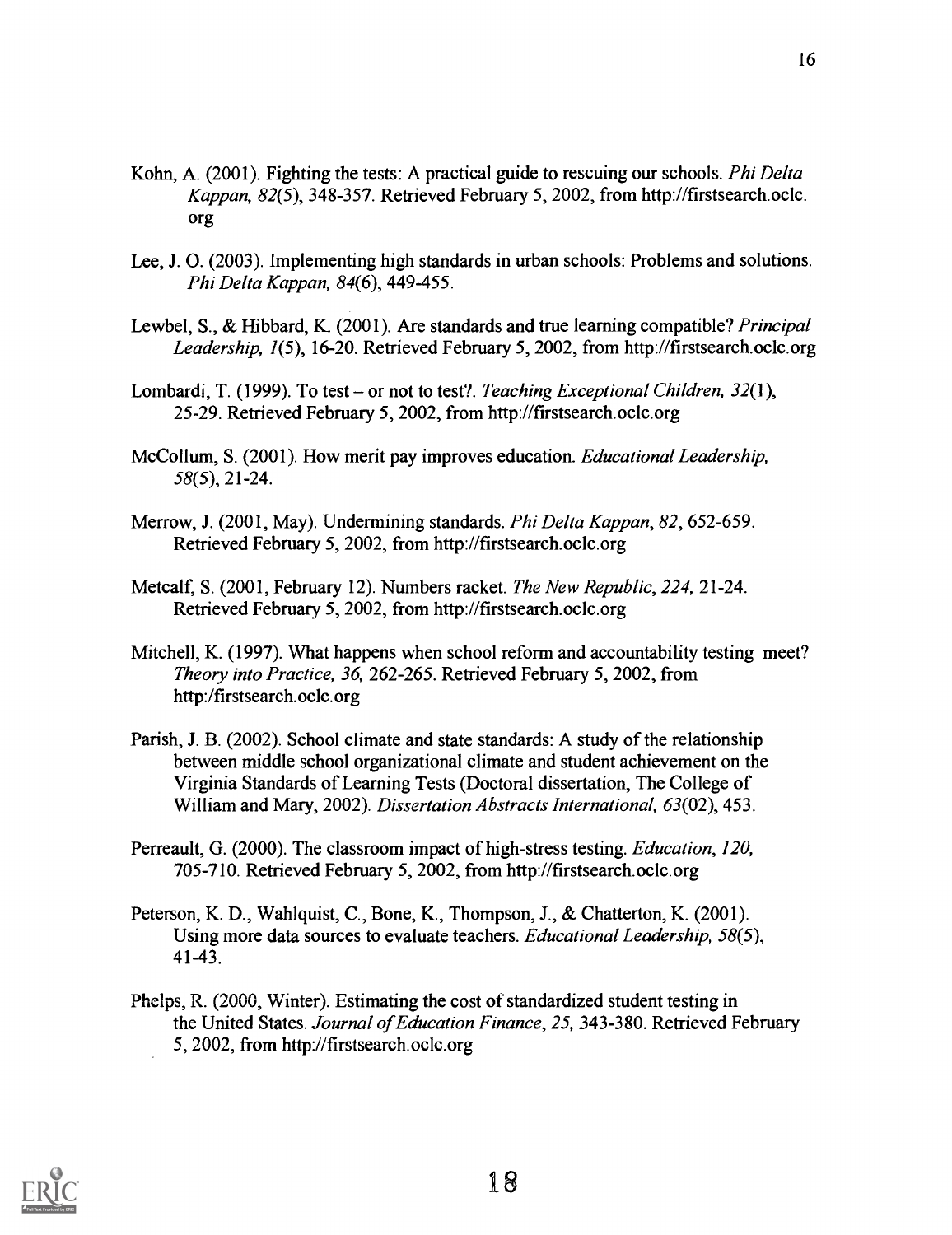- Popham, W. (1999, March). Why standardized tests don't measure educational quality. Educational Leadership, 56, 8-15. Retrieved February 5, 2002, from http://firstsearch.ocic.org
- Popham, W. (2001). Uses and misuses of standardized tests. NASSP Bulletin, 85(622), 24-31. Retrieved February 5, 2002, from http://firstsearch.ocic.org
- Prescott, J. (2001). Put to the test. Instructor, 111, 20-24. Retrieved February 5, 2002, from http://firstsearch.ocic.org
- Rotberg, I. C. (2001, October). A self-fulfilling prophecy. Phi Delta Kappan, 82(5), 170-171.
- Rudner, L. M., & Boston, C. (2003). Data warehousing: Beyond disaggregation. Educational Leadership, 60(5), 62-65.
- Sacks, P. (1997). Standardized testing: Meritocracy's crooked yardstick. Change, 29, 24-31. Retrieved February 5, 2002, from http://firstsearch.ocic.org
- Sawyer, L. (2001). Revamping a teacher evaluation system. Educational Leadership, 58(5), 44-47.
- Scherer, M. (2003). Blind data. Educational Leadership, 60(5), 5.
- Schrag, P. (2000). High stakes are for tomatoes. Atlantic Monthly, 286(02), 19-21. Retrieved February 5, 2002, from http://firstsearch.ocic.org
- Smith, S. C., & Piele, P. K. (1997). School leadership: Handbook for excellence (3rd ed.). Eugene, OR: University of Oregon.
- Tell, C. (2001). Appreciating good teaching: A conversation with Lee Shulman. Educational Leadership, 58(5), 6-11.
- Thernstrom, A. (2000). Testing and its enemies. National Review, 52(17), 38-41. Retrieved February 5, 2002, from http://firstsearch.ocic.org

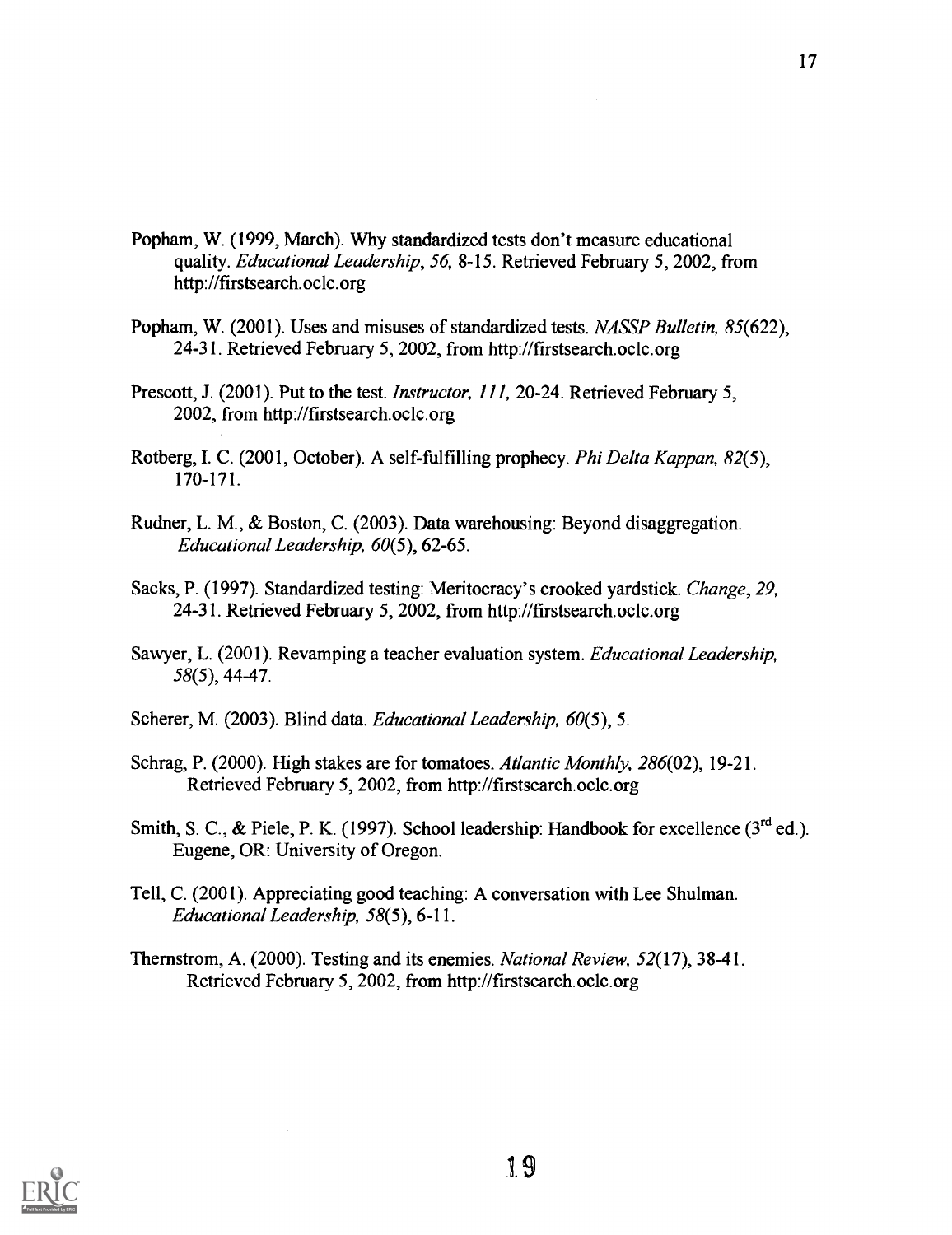- Wasserman, F. (2001). Quantum theory, the uncertainty principle, and the alchemy of standardized testing. Phi Delta Kappan, 83(01), 28-40. Retrieved February 5, 2002, from http://firstsearch.ocic.org
- Wyman, B. F. (2000). Decentralization continued: A survey of emerging issues in site-based decision making. Journal of Law and Education, 29(2), 255-263. Retrieved February 5, 2002, from http://firstsearch.ocic.org
- Yearwood, H. B. (2002). The predictive validity of exit-level TAAS scores in determining the academic success of Texas African American students (Doctoral dissertation, Texas Tech University, 2002). Dissertation Abstracts International, 63(02), 461.

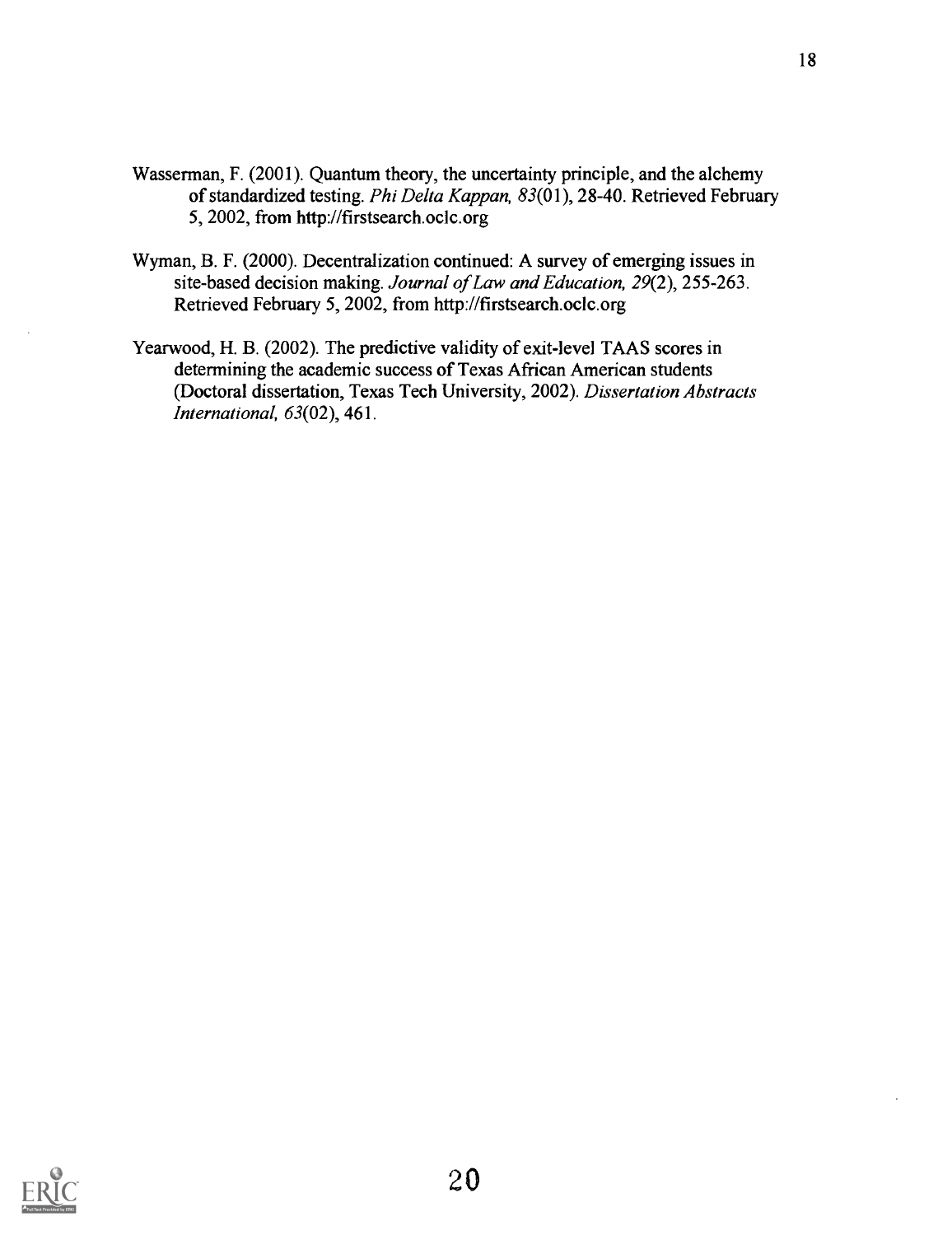## APPENDICES

 $\mathcal{L}_{\text{max}}$  .



 $\sim 10^7$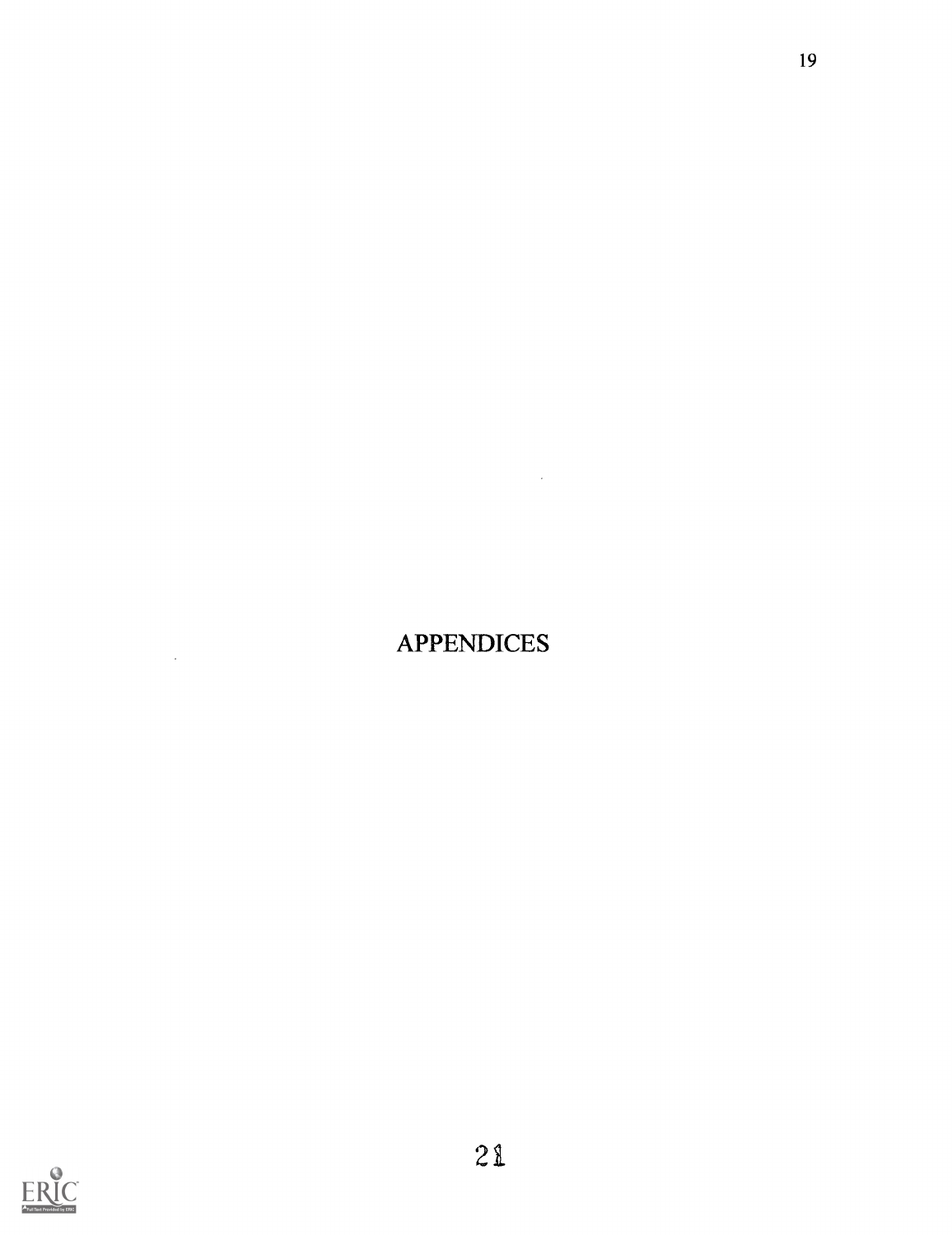### APPENDIX A

### SURVEY OF EDUCATOR OPINION: STANDARDIZED TESTING

PURPOSE: This survey is designed to learn more about your opinions and attitudes in regard to standardized testing. The answers you give will be completely confidential. You need not sign your name or identify yourself in any way. Please answer the following general questions before completing the survey:

- I. Do you teach a core subject or an elective?
- 
- 2. How many years have you been teaching?<br>3. Please list the standardized tests which you have administered or with Please list the standardized tests which you have administered or with which you have been involved during the last 5 years. These could include TAAS, DAT, EOC, SAT (Word Bowl), or others (please specify)-

INSTRUCTIONS: To the left of each statement below, there is a series of 5 answer boxes. Please check the box that corresponds to your opinion or attitude regarding the statement. Below is a list of the responses from which you may choose:

SA = Strongly agree  $A = \text{Agree}$  $N =$  Neutral  $D = Disagree$ SD= Strongly disagree

|     | <b>SA</b> |        | A N D SD |        |               |                                                                                              |
|-----|-----------|--------|----------|--------|---------------|----------------------------------------------------------------------------------------------|
| 1.  | Л         | П      | $\Box$   | □      | $\Box$        | Standardized testing has had a negative effect on student performance.                       |
| 2.  | П         | $\Box$ | П        | $\Box$ | ◘             | Standardized testing has sometimes caused me to "teach to the test."                         |
| 3.  |           | $\Box$ | $\Box$   | $\Box$ | $\Box$        | Standardized testing causes me to feel pressured.                                            |
| 4.  | П         | n.     |          | $\Box$ | $\Box$        | Standardized testing causes my students to feel pressured.                                   |
| 5.  | П         | $\Box$ | $\Box$   | $\Box$ | $\Box$        | Standardized testing has caused our school to offer fewer electives.                         |
| 6.  |           |        |          | Ο      | □             | Students have sometimes been "pulled out" of my class for TAAS remediation.                  |
| 7.  | $\Box$    | $\Box$ | $\Box$   |        | $\Box$ $\Box$ | My LEP (limited English proficiency) students require special attention on my part in order  |
|     |           |        |          |        |               | to prepare for the TAAS.                                                                     |
| 8.  |           |        |          | $\Box$ | □             | I must sometimes teach TAAS strategies.                                                      |
| 9.  | $\Box$    | $\Box$ | $\Box$   | $\Box$ | $\Box$        | Standardized testing has had the effect of narrowing instructional options in the classroom. |
| 10. | O         | $\Box$ | $\Box$   | $\Box$ | $\Box$        | Standardized testing has reduced the time allotted to classroom instruction.                 |
| 11. | $\Box$    |        |          | П      | $\Box$        | Standardized testing measures the most important aspects of student achievement.             |
| 12. | П         | n.     | $\Box$   | $\Box$ | $\Box$        | Administrators sometimes require me to make adjustments to my lessons in order to            |
|     |           |        |          |        |               | achieve higher standardized test scores (TAAS).                                              |
|     |           |        |          |        |               |                                                                                              |

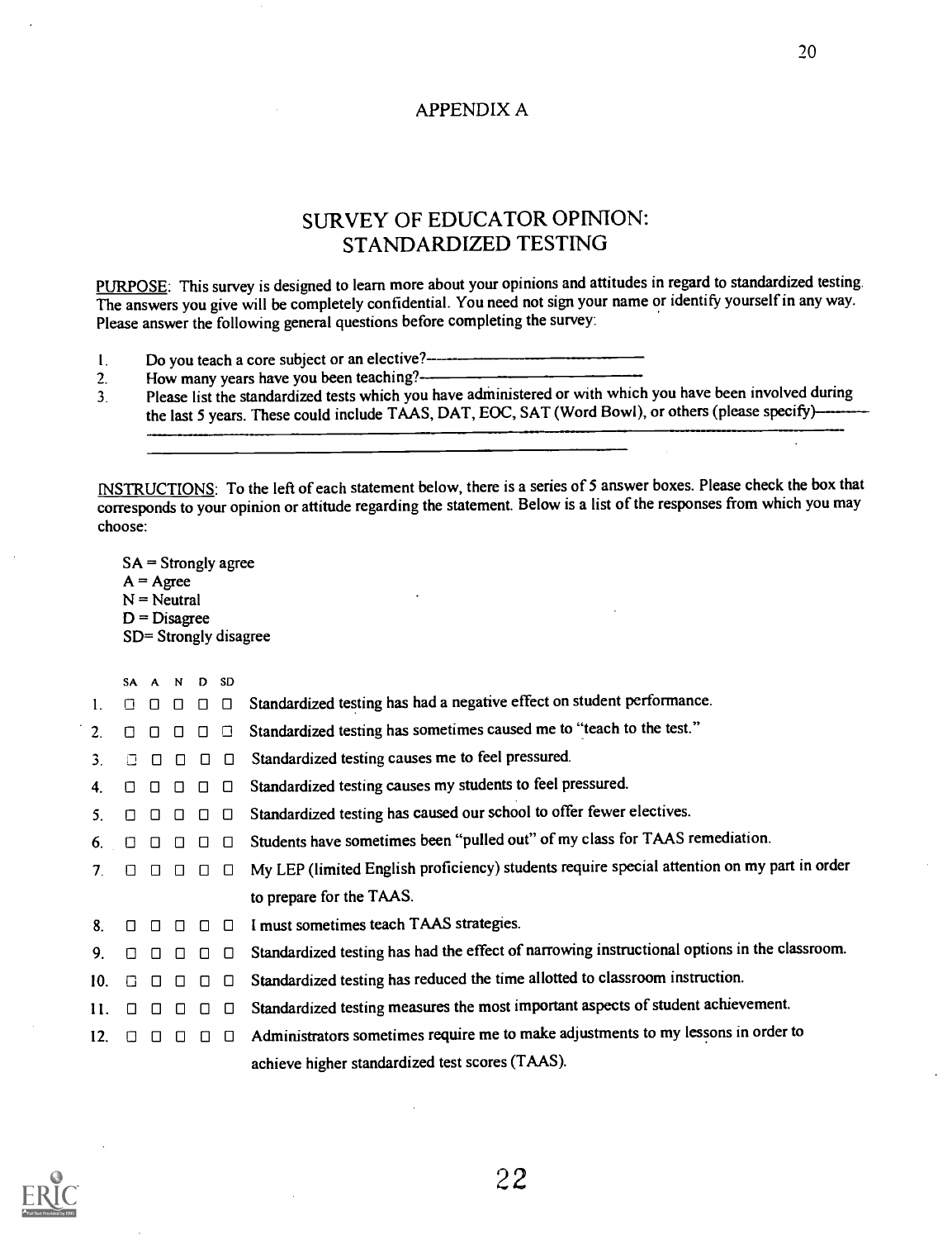### APPENDIX B

## Table of Survey Data

 $\hat{\mathcal{A}}$ 

| <b>Survey Questions</b>                    | <b>SA</b>       | A               | N                        | D                       | <b>SD</b>       |
|--------------------------------------------|-----------------|-----------------|--------------------------|-------------------------|-----------------|
|                                            |                 |                 |                          |                         |                 |
| 1. Standardized testing has had a negative | 6               | 9               | $\overline{7}$           | 5 <sup>5</sup>          | $\mathbf{0}$    |
| effect on student performance.             | 22.2%           | 33.3%           | 25.9%                    | 18.5%                   | 0.0%            |
|                                            |                 |                 |                          |                         |                 |
| 2. Standardized testing has sometimes      | 13              | 6               | $\overline{\mathbf{3}}$  | 4                       | 1               |
| caused me to "teach to the test."          | 48.1%           | 22.2%           | 11.1%                    | 14.8%                   | 3.7%            |
|                                            |                 |                 |                          |                         |                 |
| 3. Standardized testing causes me to       | 13              | 9               | 3                        | 2 <sup>1</sup>          | 0               |
| feel pressured.                            | 48.1%           | 33.3%           | 11.1%                    | 7.4%                    | 0.0%            |
|                                            |                 |                 |                          |                         |                 |
| 4. Standardized testing causes my          | 4               | 12 <sup>2</sup> | L                        | $\Omega$                | 0               |
| students to feel pressured.                | 51.9%           | 44.4%           | 3.7%                     | 0.0%                    | 0.0%            |
|                                            |                 |                 |                          |                         |                 |
| 5. Standardized testing has caused our     | $\mathbf{0}$    | 6               | 14                       | 5 <sup>1</sup>          | $\overline{2}$  |
| school to offer fewer electives.           | 0.0%            | 22.2%           | 51.9%                    | 18.5%                   | 7.4%            |
|                                            |                 |                 |                          |                         |                 |
| 6. Students are sometimes "pulled out" of  | 12 <sup>2</sup> | $\overline{7}$  | 3                        | 4                       | T.              |
| my class for TAAS remediation.             | 44.4%           | 25.9%           | 11.1%                    | 14.8%                   | 3.7%            |
|                                            |                 |                 |                          |                         |                 |
| 7. LEP students require special attention  | 13              | 6               | 4                        | 4                       | 0               |
| to prepare them for the TAAS.              | 48.1%           | 22.2%           | 14.8%                    | 14.8%                   | 0.0%            |
|                                            |                 |                 |                          |                         |                 |
| 8. I must sometimes teach TAAS             | 18              | $\overline{7}$  | $\overline{2}$           | $\Omega$                | 0               |
| strategies.                                | 66.2%           | 25.9%           | 7.4%                     | 0.0%                    | $0.0\%$         |
|                                            |                 |                 |                          | $\cdot$ i               |                 |
| 9. Standardized testing has had the effect | 13              | $\overline{9}$  | 5                        | $\Omega$                | 0               |
| of narrowing instructional options.        | 48.1%           | 33.3%           | 18.5%                    | 0.0%                    | 0.0%            |
|                                            |                 |                 |                          |                         |                 |
| 10. Standardized testing has reduced the   | 17              | 7               | $\overline{2}$           | $\mathbf{1}$            | $\mathbf{0}$    |
| time allotted to classroom instruction.    | 62.9%           | 25.9%           | 9.4%                     | 3.7%                    | 0.0%            |
|                                            |                 |                 |                          |                         |                 |
| 11. Standardized testing measures the      | 0               | 1               | $\overline{7}$           | 9                       | 10 <sup>°</sup> |
| most important aspects of learning.        | $0.0\%$         | 3.7%            | 25.9%                    | 33.3%                   | 39.0%           |
|                                            |                 |                 |                          |                         |                 |
| 12. Administrators require me to make      | 5               | $\mathbf{11}$   | $\overline{\mathcal{L}}$ | $\overline{\mathbf{3}}$ | 1               |
| adjustments to my lessons for TAAS.        | 18.5%           | 40.7%           | 25.9%                    | 11.1%                   | 3.7%            |
|                                            |                 |                 |                          |                         |                 |



 $\mathcal{L}(\mathcal{A})$  and  $\mathcal{L}(\mathcal{A})$ 

 $\sim$   $\sim$ 

 $\bar{\beta}$ 

 $\label{eq:2.1} \frac{1}{\sqrt{2}}\sum_{i=1}^n\frac{1}{\sqrt{2\pi}}\sum_{i=1}^n\frac{1}{\sqrt{2\pi}}\sum_{i=1}^n\frac{1}{\sqrt{2\pi}}\sum_{i=1}^n\frac{1}{\sqrt{2\pi}}\sum_{i=1}^n\frac{1}{\sqrt{2\pi}}\sum_{i=1}^n\frac{1}{\sqrt{2\pi}}\sum_{i=1}^n\frac{1}{\sqrt{2\pi}}\sum_{i=1}^n\frac{1}{\sqrt{2\pi}}\sum_{i=1}^n\frac{1}{\sqrt{2\pi}}\sum_{i=1}^n\frac{$ 

 $\hat{\mathcal{A}}$ 

 $\sim 10^{-10}$ 

 $\overline{a}$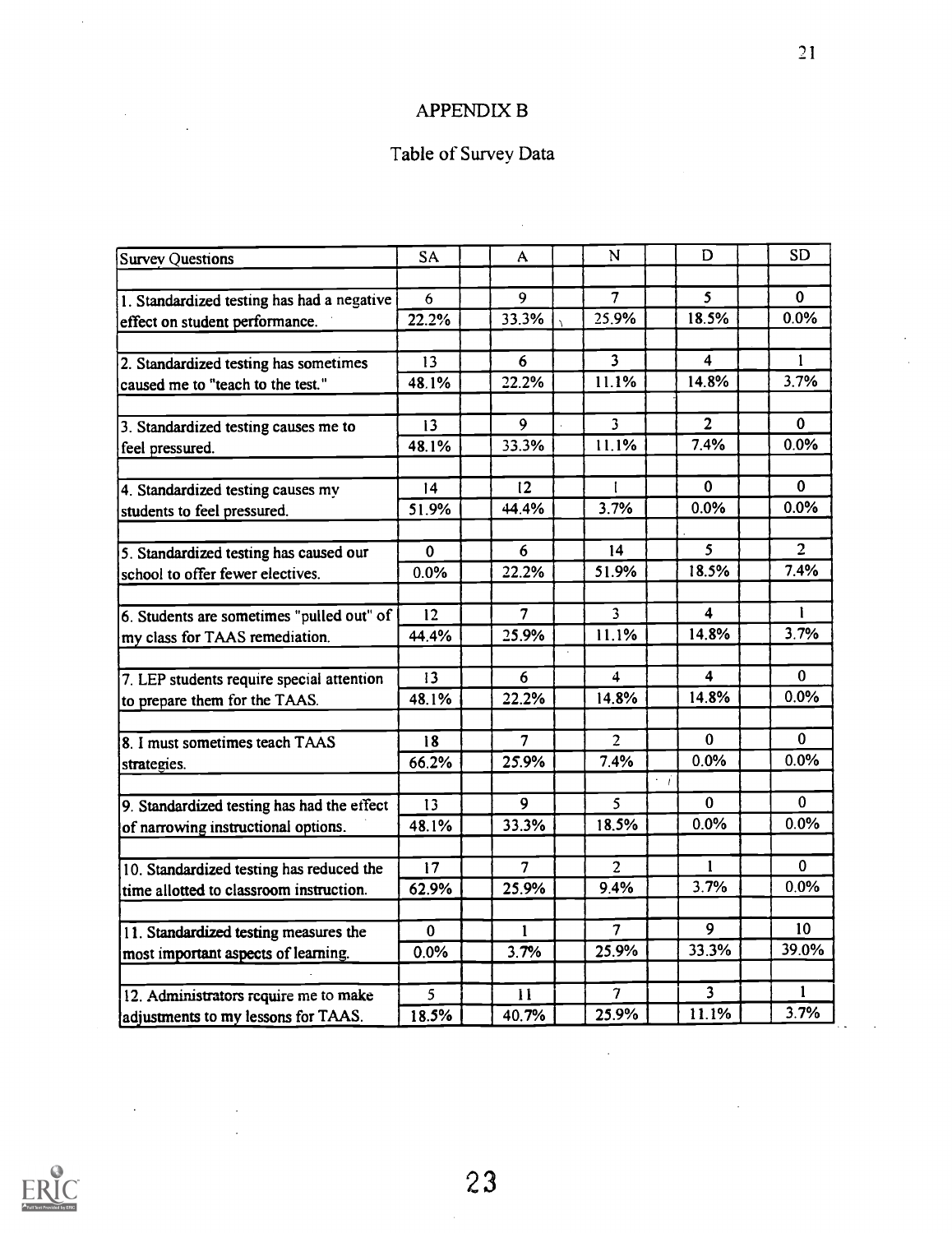### APPENDIX C

### Suggested Interview Questions

- 1. How accurate are standardized tests as a measure of student achievement?
- 2. How accurate are standardized tests as a measure of teacher competency?
- 3. How do you feel about linking accountability to standardized test scores?
- 4. What are some of the problems associated with high-stakes testing?
- 5. What, if anything, do the tests fail to measure?
- 6. Has standardized testing impacted your classroom instruction? If yes, how?
- 7 What other concerns or comments do you have regarding standardized tests?



 $\bar{z}$